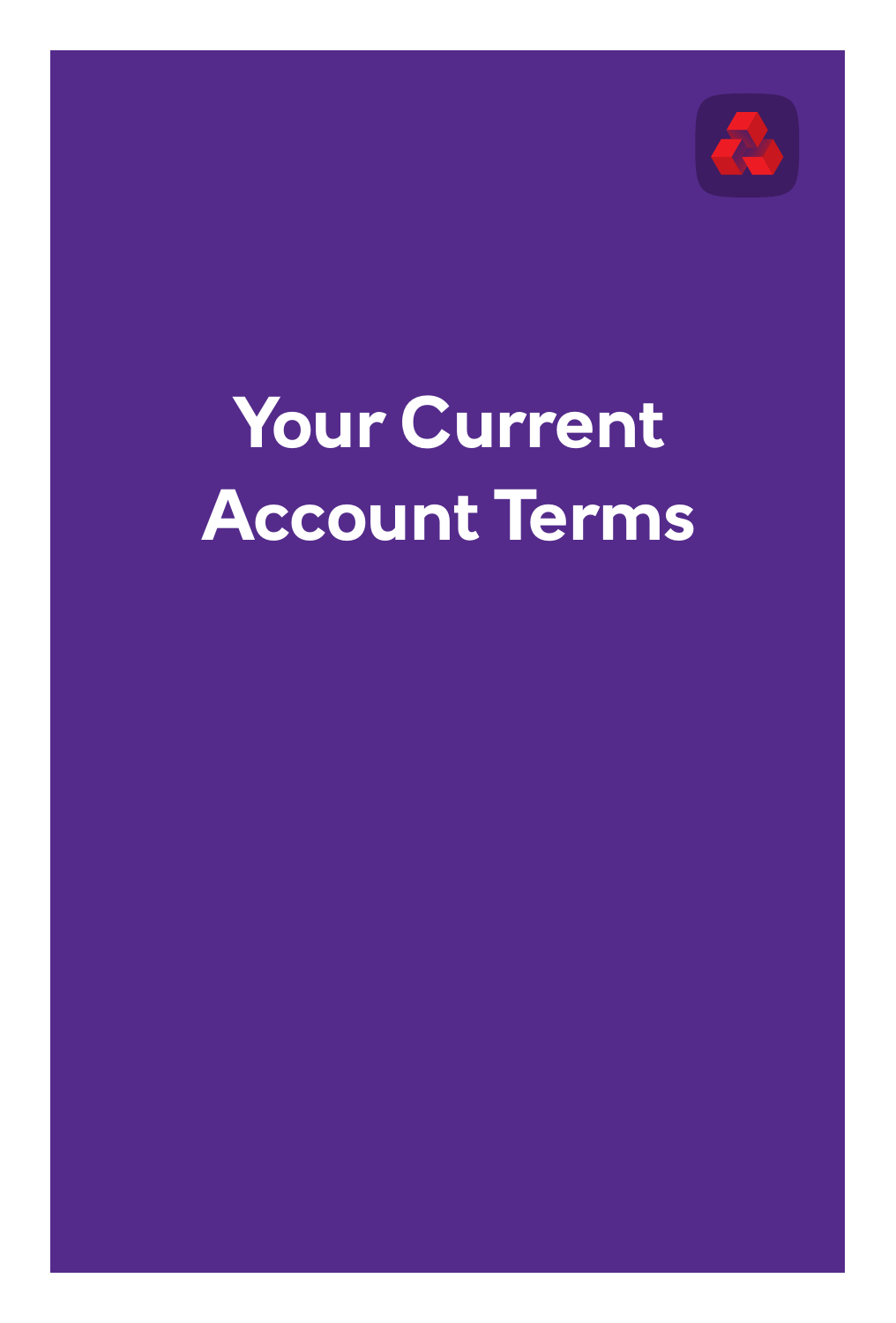#### **About this leaflet**

This leaflet is also available in Braille, large print and on audio tape. Please visit **[natwest.com](http://natwest.com)** or ask at any branch for a copy of our leaflet 'Our services for customers with disabilities'.

#### **Who are our regulators?**

We're authorised by the Prudential Regulation Authority and regulated by the Financial Conduct Authority and the Prudential Regulation Authority. We're entered on the Financial Services Register and our firm reference number is 121878.

#### **Financial Services Compensation Scheme**

The Financial Services Compensation Scheme (FSCS) can pay compensation to customers if they're eligible and a bank is unable to pay a claim against it, usually if the bank stops trading or is insolvent. Compensation limits apply depending on the type of claim. We're a member of the FSCS and our personal current accounts are covered by the FSCS.

For further information about the compensation provided by FSCS, please visit **[fscs.org.uk](https://www.fscs.org.uk/)**

#### **Useful phone numbers**

| <b>Telephone Banking</b><br>(for general queries and to make payments from your<br>account) | 03457888444   |
|---------------------------------------------------------------------------------------------|---------------|
| If your debit card is lost or stolen                                                        | 0370 600 0459 |
| If you suspect fraud or you think someone knows<br>your security details                    | 0345 300 3983 |
| If you want to make a complaint                                                             | 0800 151 0401 |
| If you want to talk to us about any difficulties you're<br>having with your finances        | 0800 161 5921 |
| <b>Emergency Cash</b>                                                                       | 01268 500 813 |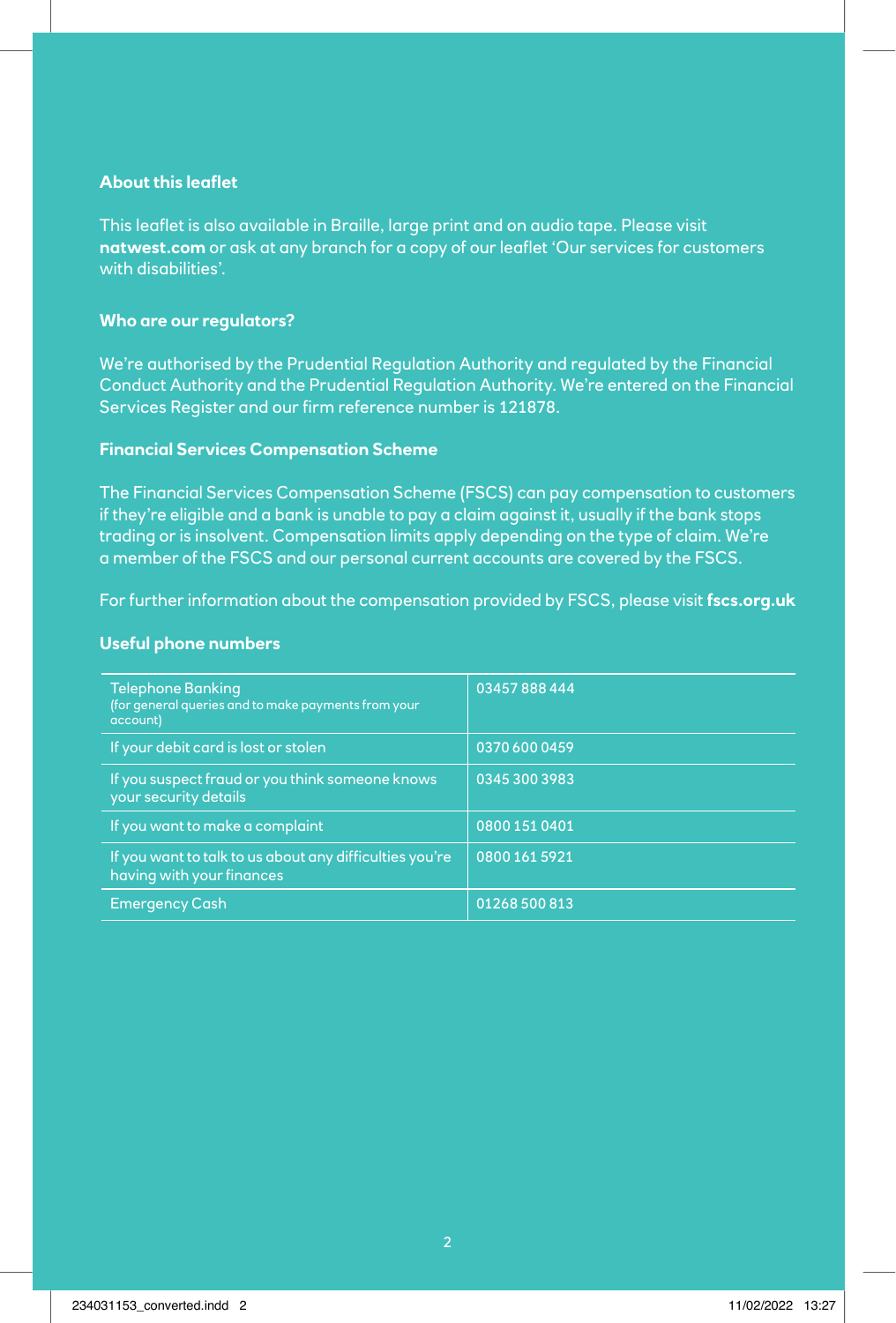# **Contents**

|             | The meaning of certain words used in these Terms                               | p04 |
|-------------|--------------------------------------------------------------------------------|-----|
|             | General Terms                                                                  |     |
| $\mathbf 1$ | Introduction                                                                   | p05 |
| 2           | Giving us your instructions                                                    | p05 |
| 3           | Joint accounts                                                                 | p06 |
| 4           | Paying money into your account                                                 | p07 |
| 5           | Keeping your account safe and limiting the use of your account                 | p08 |
| 6           | Communications and statements                                                  | p10 |
| 7           | Taking money out of your account                                               | p10 |
| 8           | What happens when something goes wrong?                                        | p13 |
| 9           | Monthly account fees                                                           | p15 |
|             | 10 Arranged overdrafts, unarranged overdrafts and unpaid transactions          | p15 |
|             | 11 Making changes to our agreement or changing your account to another account | p18 |
|             | 12 Closing your account                                                        | p20 |
|             | 13 Making a complaint                                                          | p21 |
|             | 14 Your Information                                                            | p21 |
|             |                                                                                |     |

# **Account Specific Terms**

| 1  | Adapt                                         | p24 |
|----|-----------------------------------------------|-----|
| 2  | Student                                       | p24 |
| 3  | Graduate                                      | p24 |
| 4  | Select (including Premier Select)             | p24 |
| 5  | Reward (including Premier Reward)             | p25 |
| 6  | <b>Reward Silver</b>                          | p25 |
| 7  | <b>Reward Platinum</b>                        | p25 |
| 8  | Reward Black (including Premier Reward Black) | p25 |
| 9  | Foundation                                    | p26 |
|    | 10 Tailored                                   | p26 |
|    | 11 Select Silver                              | p26 |
|    | 12 Select Platinum                            | p26 |
|    | 13 Black                                      | p26 |
| 14 | <b>Basic</b>                                  | p26 |
|    |                                               |     |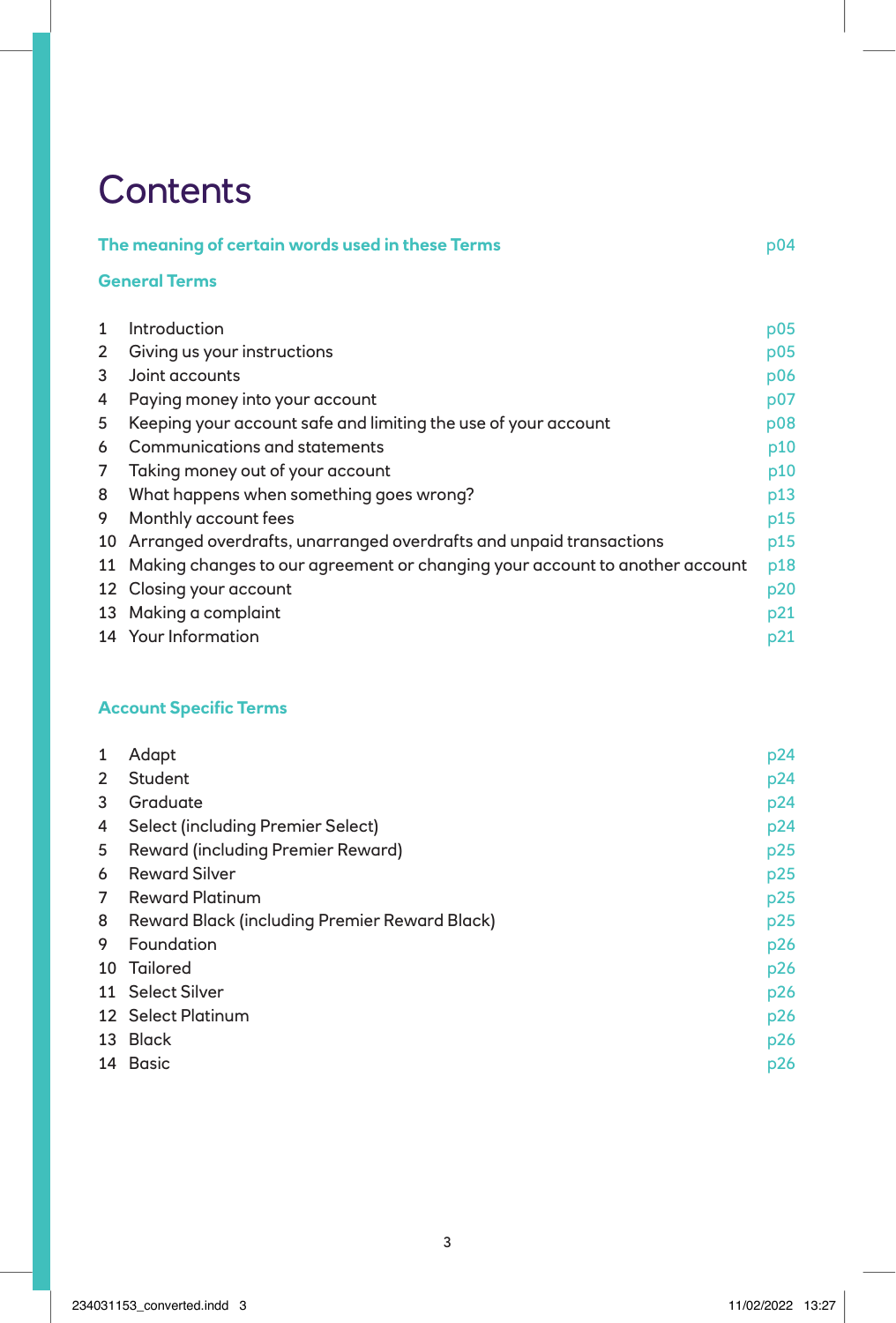# The meaning of certain words used in these Terms

- An **Annual Equivalent Rate (AER)** is a notional rate used for accounts that pay credit interest and shows what the gross credit interest rate would be if it was paid and compounded each year.
- An **arranged overdraft** is a limit on your current account we agree with you in advance that allows you to borrow money up to that agreed limit.
- **Arranged overdraft interest** is interest that we charge you for using your arranged overdraft.
- A **business day** means Monday to Friday excluding bank holidays.
- A **cash and deposit machine** is a cash machine which allows you to pay cash or cheques into your account.
- Your **charging period** runs month to month, usually from the date you opened your account. For example, if you opened your account on 15 August, your charging period will run from the 15th of each month to the 14th of the next month. You can find out your charging period by contacting us.
- The **Effective Annual Rate of Interest (EAR)** is the actual yearly cost of overdraft interest because it takes into account that we charge interest monthly. This means that you'll pay interest on any interest that has been added to your overdraft balance in the previous monthly charging period. It doesn't take account of any additional fees we may charge (for example, the Unpaid Transaction Fee).
- The **European Economic Area (EEA)** is a collection of countries. The countries in the EEA are all the countries in the European Union plus Iceland, Liechtenstein and Norway.
- The **gross rate** means the interest rate you're paid without the deduction of income tax.
- If your arranged overdraft has an **interest free buffer**, this means you can use your arranged overdraft up to the value of your interest free buffer without needing to pay any arranged overdraft interest.
- **Monthly cap on unarranged overdraft charges**

1.Each current account will set a monthly maximum charge for:

- (a) Going overdrawn when you have not arranged an overdraft; or
- (b) Going over/past your arranged overdraft limit (if you have one).

2.This cap covers any:

- (a) Interest and fees for going over/past your arranged overdraft limit;
- (b) Fees for each payment your bank allows despite lack of funds; and
- (c) Fees for each payment your bank refuses due to lack of funds.
- The **Nominal Annual Rate** is the annual rate of interest you'll pay for your overdraft, (it doesn't take into account that you'll pay interest on any interest that has been added to your overdraft balance in the previous month).
- **Overdraft interest** refers to both arranged overdraft interest and unarranged overdraft interest.
- A **payee** is the person you intend to pay (for example, the recipient of a Direct Debit).
- A **payer** is the person or organisation you receive a payment from.
- An **unarranged overdraft** is an overdrawn balance on your account which you didn't arrange with us in advance.
- **Unarranged overdraft interest** is interest that we charge you for using an unarranged overdraft.
- Where we refer to **you** this includes each account holder (if you have a joint account with us). **You** also includes any third parties you've authorised to act on your behalf where the term relates to giving us instructions.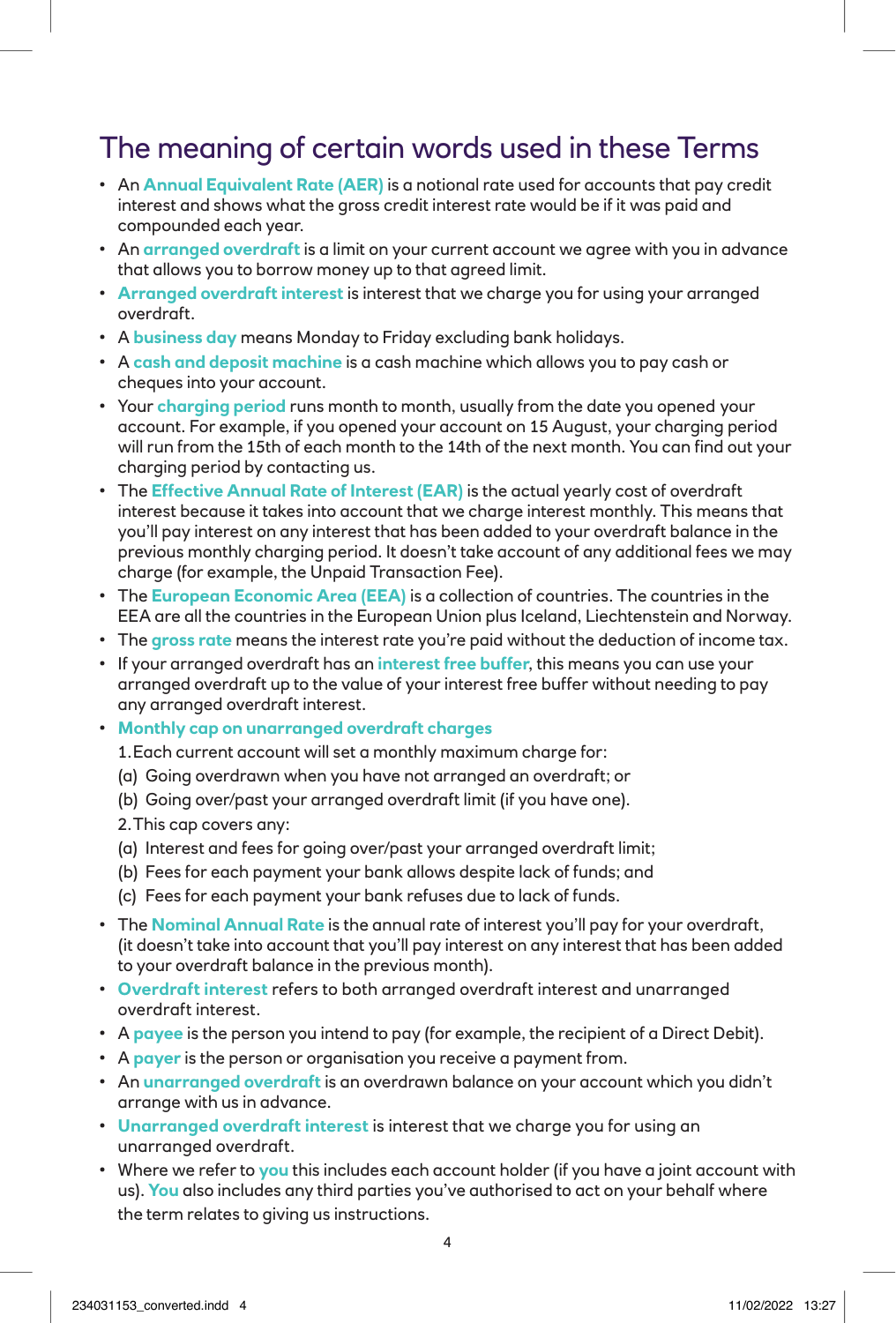# General Terms

# **1 Introduction**

#### **1.1 Your agreement with us**

These Terms form part of the agreement between you and us (the National Westminster Bank Plc). They explain how your account works and set out the rights and responsibilities that each of us has regarding your account. The following documents also form part of our agreement:

- any benefit terms which apply to your account (including the MyRewards Terms);
- any overdraft agreement setting out the terms of your arranged overdraft; and
- the Mobile Banking Terms.

Please ask us if you need up-to-date copies of any of the documents which make up our agreement. You can also find these Terms, our benefit terms and the Mobile Banking Terms at **[natwest.com](http://natwest.com)**

The Terms are split into two parts:

- General Terms (which apply to all accounts unless we tell you otherwise); and
- Account Specific Terms (which only apply to particular accounts).

If an Account Specific Term is inconsistent with a General Term, the Account Specific Term will apply.

#### **1.2 Opening and using your personal current account**

Our personal current accounts are only available to be opened by individuals resident in the UK.

Your account is designed to be used in the UK and must not be used for business purposes.

If you move and are no longer resident in the UK, please tell us as soon as possible as this may affect our ability to keep your account open or to keep offering you the same account functionality.

You must not use your account for any illegal purpose, which includes tax evasion, or to avoid tax.

#### **1.3 The law that applies to your agreement**

If you live in Scotland, Scots law applies to this agreement. If you live anywhere else, English law applies to this agreement. If there's a dispute between us, you can take legal action against us in any UK court.

#### **2 Giving us your instructions**

#### **2.1 Giving us your instructions**

You can give us instructions in a number of different ways including:

- in writing
- by cash machine
- by telephone
- in branch
- online
- using your mobile device
- by debit card
- or by any other means we tell you are available.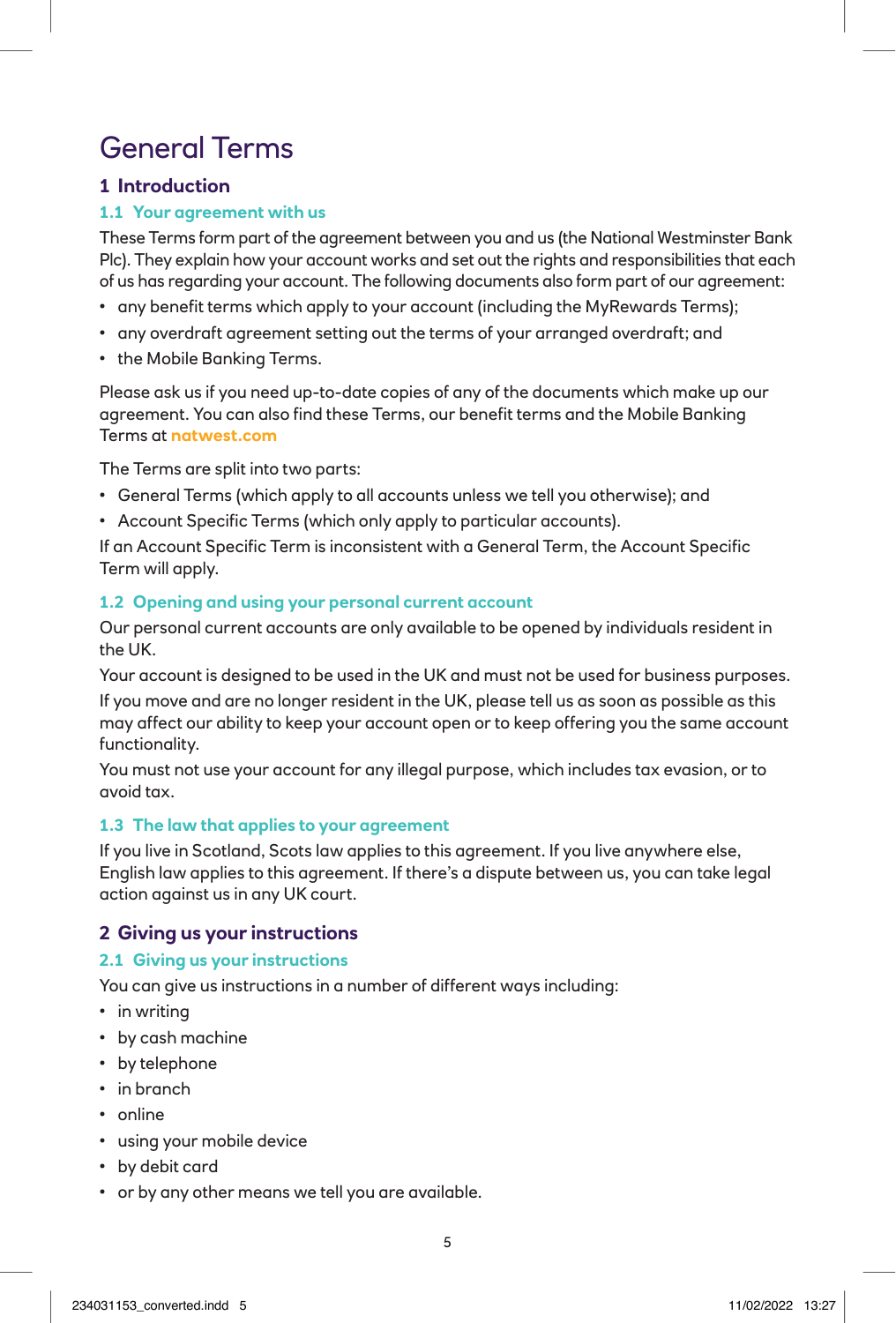This may include asking you to take extra steps (for example, entering a one-time passcode that we send you or using biometric data such as a fingerprint) to authorise transactions.

You can also give instructions through third parties you've authorised to act on your behalf, for example powers of attorney and third party providers (like account aggregator services).

If you ask us to make a payment (including standing orders and other regular payment instructions set up on your account) and the payee has switched accounts using the Current Account Switch Service, we'll update the account details of the payee on your payment instruction.

#### **2.2 Delaying or refusing to act on your instructions**

We'll always follow your instructions, unless:

- we reasonably believe that you didn't authorise the instruction;
- we reasonably suspect the instruction is for an illegal purpose;
- we reasonably suspect your instruction is connected to a scam, fraud or any other crime, or we reasonably consider that your instruction is of a type where there is a high risk of there being such a connection;
- your instructions are unclear or incomplete;
- you request an unarranged overdraft and we refuse the payment due to lack of funds;
- we reasonably suspect that following your instruction may mean that we breach a law or regulation with which we must comply or may expose us to action from a government, regulator or law enforcement agency;
- a restriction that applies to your account stops us from following your instruction (for example, the instruction exceeds the daily payment limits set on your account);
- we're told about a dispute between joint account holders, which means the account can't be used until the dispute is resolved; or
- you've broken any term of our agreement in a serious way.
- If you'd like to know why we didn't follow your instruction you can call us on **03457 888 444**. If we can, we'll explain why we didn't follow your instruction unless there's a legal or security reason which means we can't provide an explanation.

#### **3 Joint accounts**

You can have a maximum of two account holders on a Select Silver, Reward Silver, Select Platinum, Reward Platinum, Black or Reward Black account.

Any one of you can discuss your account with us or give us instructions (without the consent of the other account holder(s)). This includes instructions to withdraw all of the money in your account or close your account. If you don't want your account to work in this way, any one of you can tell us that we can only accept instructions from all of you acting together. After this happens, all instructions must be in writing and signed by all of you. This means that you won't be able to use our telephone, mobile or online banking services, or use a debit card as these services rely on us being able to accept instructions from just one of you.

If you want to add or remove an account holder on an account, you must all agree to this. Where a joint account holder is the victim of financial abuse we may agree to a request from them to be removed from an account without the agreement of the other account holder(s).

You're all responsible to pay back any overdraft on your account. This means that we can ask all or just one of you to repay the full amount of any money you owe us and not just a share. This applies even if you're unaware that an overdraft has been used on your account.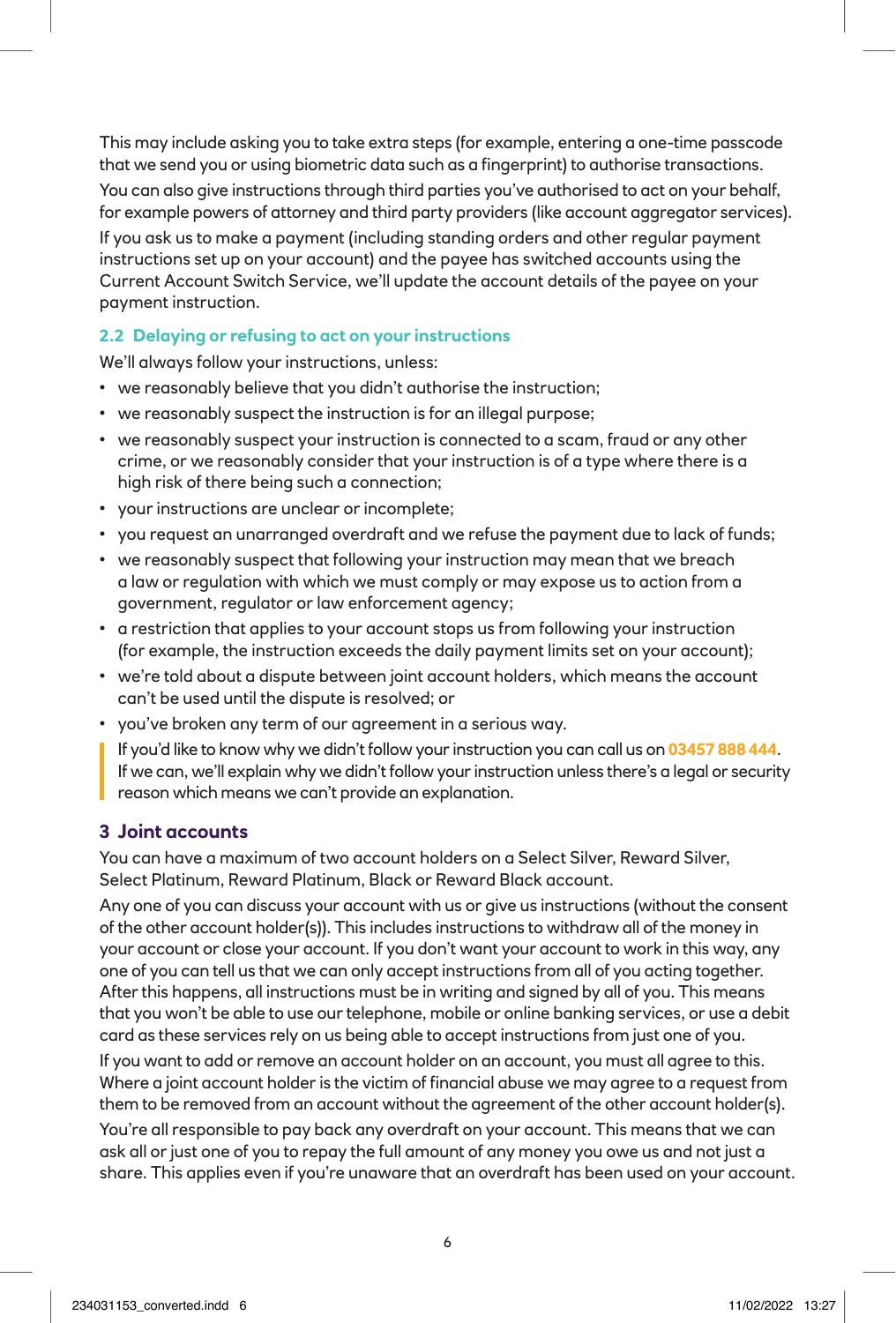If you all live at the same address (or you give us the same email address) we'll send joint communications to all of you at that address. If you live at separate addresses then we'll only send communications to one of you.

If one of you dies, we'll accept instructions from the remaining account holder(s) and the account will pass into their name(s).

## **4 Paying money into your account**

#### **4.1 Electronic transfers**

When we receive an electronic transfer, the money will be credited to your account (i.e. available for you to use and will start earning credit interest (if payable)) on the same day.

**If we receive the money (and instructions to pay it into your account) by: Faster Payments**, we'll check the instruction and if we approve it then the money will usually be credited to your account immediately. **CHAPS**, we'll check the instruction and if we approve it then the money will be credited to your account within 90 minutes of receipt.

We may not accept and credit an electronic payment to your account if we reasonably suspect that:

- it's fraudulent or related to other criminal activity on your account; or
- accepting it might cause us to breach a law or regulation with which we must comply.

#### **4.2 Cash**

Cash will be available for you to use and will start earning credit interest (if payable) at different times depending on how and when the cash is paid into your account:

| How is the cash paid in?                                          | When will the cash be available to use and<br>start earning credit interest?                                                                      |
|-------------------------------------------------------------------|---------------------------------------------------------------------------------------------------------------------------------------------------|
| Branch counter                                                    | Immediately (if received within normal branch<br>opening hours); or<br>Next business day (if received outside of<br>normal branch opening hours). |
| Cash and deposit machine before 3:30pm on<br>a business day       | Same day                                                                                                                                          |
| Cash and deposit machine after 3:30pm or on<br>a non-business day | Next business day                                                                                                                                 |
| Post Office® counter using your debit card                        | Immediately                                                                                                                                       |
| Post Office counter using a pay-in slip                           | When we receive the cash from the Post Office<br>(normally two business days after you pay it in)                                                 |

#### **4.3 Cheques**

When you pay a cheque from a UK bank or building society into your account before 3:30pm, the money will be in your account before 11:59pm the next business day at the latest.

If a cheque is paid into your account after 3:30pm or on a non-business day, this process will begin on the next business day.

For example, if you pay a cheque into your account at 4pm on a Thursday, the money will *be available for you to use before midnight on the Monday evening at the latest.*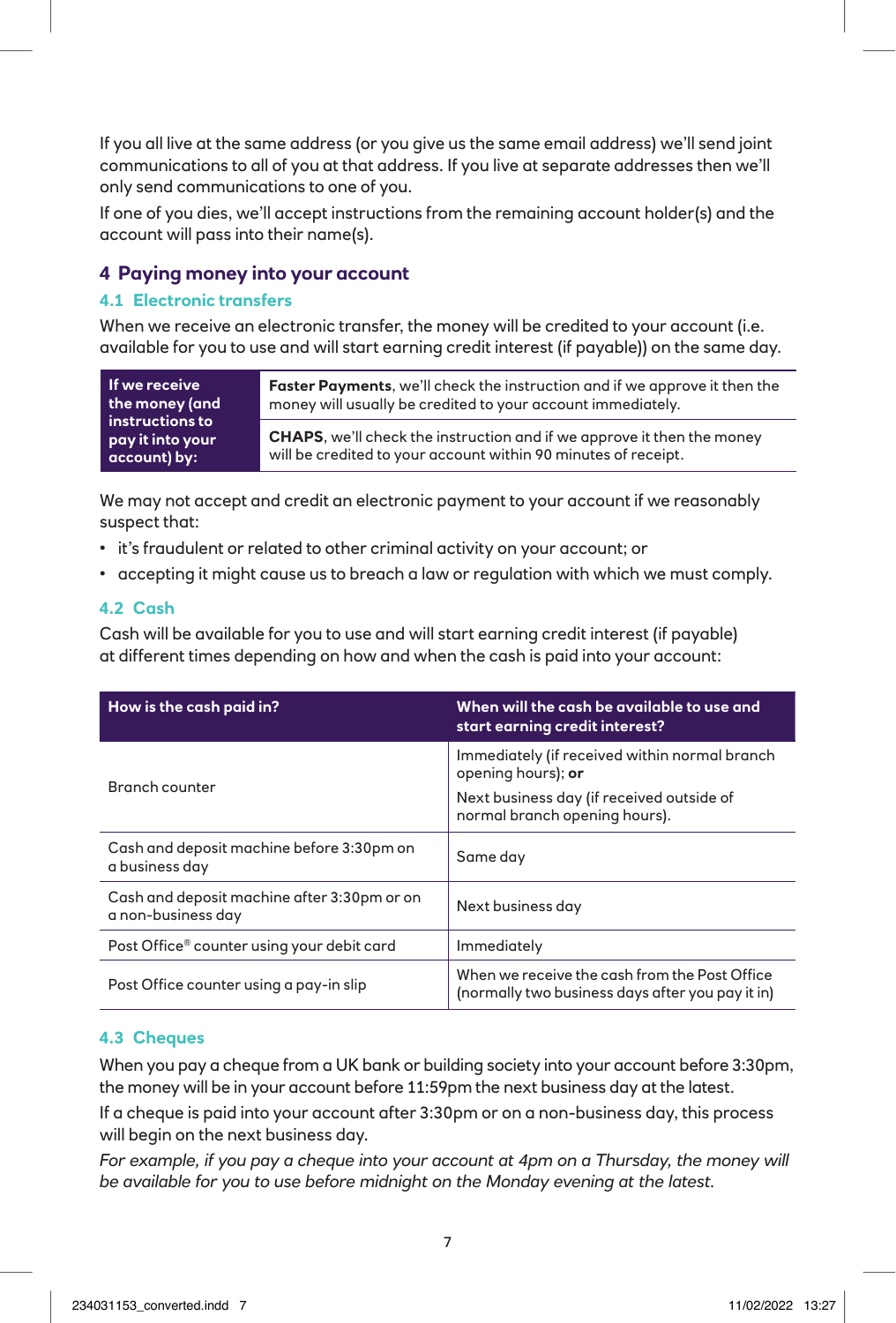If a cheque is paid into your account at a Post Office, this process will begin when we receive it from the Post Office (normally one business day after you pay it in).

Cheques not issued by a UK bank or building society and foreign currency cheques follow a different process and might take longer than these timescales.

Occasionally there may be legal reasons, processing limitations or limited circumstances beyond our control which stops us from receiving the cheque or causes a delay to these time periods.

#### **4.4 Earning credit interest on your account**

The Adapt account pays interest on money in your account:

| Amount held in account | <b>Gross Rate %</b> | AER % |
|------------------------|---------------------|-------|
| All amounts            | 1.00                | 1.00  |

Interest is calculated on your daily, cleared credit balance and is paid into your account monthly.

## **5 Keeping your account safe and limiting the use of your account**

#### **5.1 What you need to do to keep your account safe**

You must:

- take all reasonable steps to keep your security details safe (including your debit card PIN and any passwords or log-in details for telephone, mobile or online banking);
- never share your authentication codes/details (including a one time passcode or card reader code) with anyone as these can be used to authorise payments out of your account;
- never approve a transaction in your mobile app that you don't recognise or have not made yourself;
- take reasonable steps to maintain the hardware and software on any device you use for online or mobile banking (for example, a mobile phone or computer), which may include carrying out regular virus checks and security updates;
- sign your debit card as soon as you receive it;
- keep your debit card and mobile device (for example, mobile phone or tablet) secure at all times and not let anyone else use them to make payments;
- when you're logged on to online or mobile banking, not leave the device you're using unattended and you must make sure that any information stored or displayed on your device is kept secure; and
- be aware that if you give your online banking password and log in details to a third party provider, we're not responsible for what they do with your details or account information.

We'll never:

- ask you to give us or any person or organisation your full security details (including your debit card PIN, your online banking password or security codes);
- send someone to collect cash, PIN, debit card or cheque book if you're a victim of fraud; or
- ask you to transfer money to a new account for fraud reasons.

Some third party providers might ask you for your online banking log in details and password to provide their service to you. If you decide to give them this information, this means that they'll be able to see and do anything you can on your accounts.

If you're ever in doubt, please refer to the customer security centre at **[natwest.com/security](http://natwest.com/security)** and/or call the number on the back of your debit card.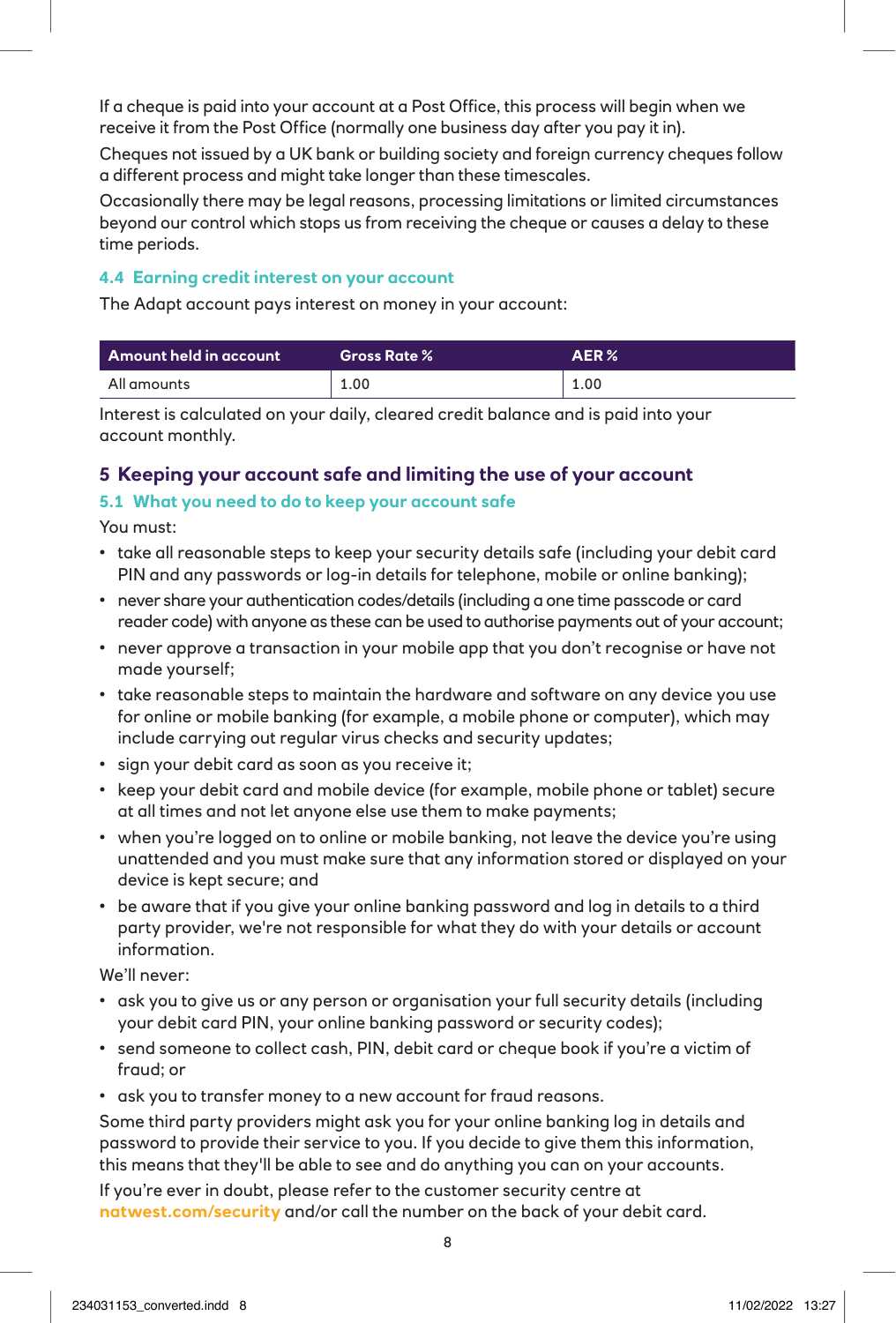#### **5.2 What you need to do if you think someone knows your security details or you've lost your debit card or mobile device**

- If you think that someone else might know your debit card or security details or if you suspect that someone may have used your account without your permission, please tell us as soon as possible by calling **0800 161 5149** (or **+44 125 230 8047** from outside the UK) or visiting any branch; or
- If you need to report a debit card as lost or stolen, please tell us by calling us on **0370 600 0459** (or **+44 1268 500 813** from outside the UK), visiting any branch or by accessing our webchat service at **[natwest.com](http://natwest.com)**. If you use your mobile device to make payments from your account (for example, through the mobile app or making a contactless mobile payment) and your mobile device is lost or stolen, please tell us by using these contact details.

#### **5.3 Limiting the use of your account or your services**

 We may suspend or restrict the use of your accounts, or certain services (such as your debit card or online banking) if:

- we reasonably believe that your security details or debit card details haven't been kept safe;
- we reasonably suspect that your security details or your debit card have been used fraudulently or without your permission;
- as a result of a change in the way you use your account or in your financial circumstances, we reasonably believe that you may have difficulty in meeting your commitments;
- a restriction applies to your account (for example, we're told about a dispute between joint account holders, which means the account can't be used until the dispute is resolved);
- we reasonably believe it's appropriate in order to protect your account;
- you are no longer resident in the UK (and we are unable to operate your account in the same way as when you were resident in the UK);
- you've broken any term of this agreement in a serious way;
- we reasonably suspect that your account or any other account you hold with us (or another member of NatWest Group) has been, is being or is likely to be used for an illegal purpose;
- we reasonably suspect you're involved in fraud or other serious criminal activity; or
- we reasonably suspect that by not taking these steps we might breach a law or regulation with which we must comply.

 We'll explain why we've taken any of these steps, unless we're unable to contact you or there's a legal or security reason which means we can't provide an explanation.

#### **5.4 Notifying you of concerns**

If we suspect or become aware that your account may be subject to fraud or security threats, we'll contact you using the contact details we hold for you.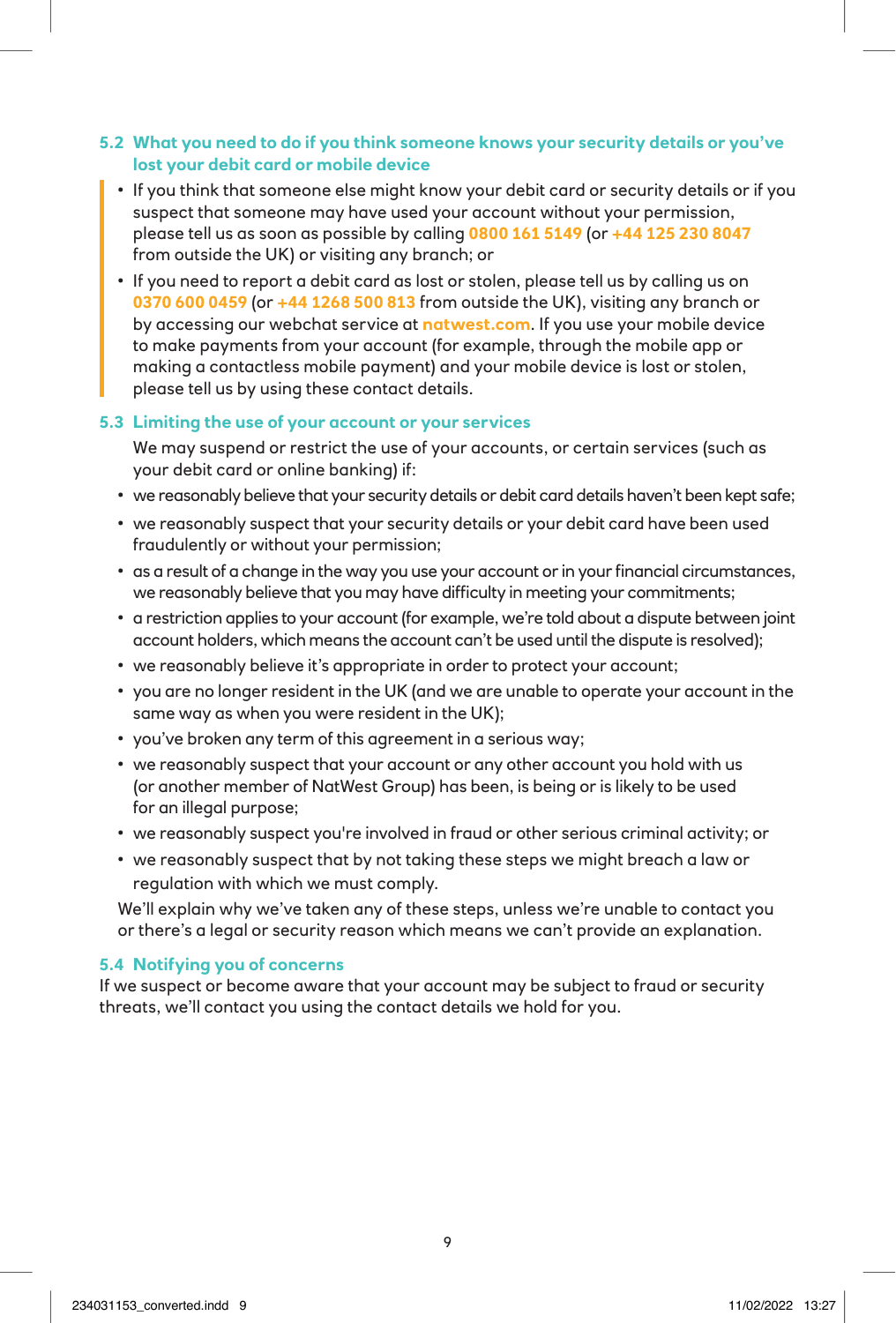## **6 Communications and statements**

#### **6.1 How we'll contact you**

We'll contact you and provide communications to you (which will be in English) by:

- post;
- phone;
- email to the email address you gave us;
- secure message to your inbox in online banking;
- text message to the mobile phone number you gave us; and/or
- notification through the mobile banking app.

Any documentation we send you by email, secure message or through the mobile app may be sent as an electronic attachment (for example, as a PDF). You should make sure that your electronic device(s) are set up to receive our communications (for example, they have the correct hardware, software, operating system and browser).

#### **6.2 Statements**

Unless we agree otherwise, we'll provide you with statements every month and free of charge, provided that there have been payment transactions on your account during the month.

We can provide you with a copy of a previously issued statement for **£3**.

#### **6.3 Your contact details**

If your contact details change, you should tell us as soon as you can to ensure you receive our communications.

# **7 Taking money out of your account**

#### **7.1 Withdrawals and payments**

You can make cash withdrawals or payments from your account if you have funds available and/or you have an available arranged overdraft. When deciding if you have funds available and/or an available arranged overdraft to cover the withdrawal or payment, we'll exclude any debit card payments that have been approved but haven't been taken from your account yet.

You can withdraw cash from cash machines up to your cash withdrawal limit. This limit applies to withdrawals inside and outside the UK and we may change it from time to time.

#### **7.2 Cheques**

You can ask for a cheque book provided that cheque books are available on your account. You can make payments from your account by cheque if you have funds available and/or you have an available arranged overdraft. When deciding if you have funds available and/or an available arranged overdraft to cover the withdrawal or payment, we'll exclude any debit card payments that have been approved but haven't been taken from your account yet.

If you issue a future dated cheque and it's presented for payment before the specified date, we may pay it.

#### **7.3 Using your debit card**

A debit card is available with your account. The card will display a 'Debit' logo and can be used to make purchases in stores, over the phone or online and can be used to withdraw cash from cash machines.

Some services let you create a digital copy of your debit card (for example, by adding your card to your mobile device to make contactless mobile payments or by saving your card details online to let you make payments more quickly). If you use your debit card in this way, any payments will be treated as if you used the physical card.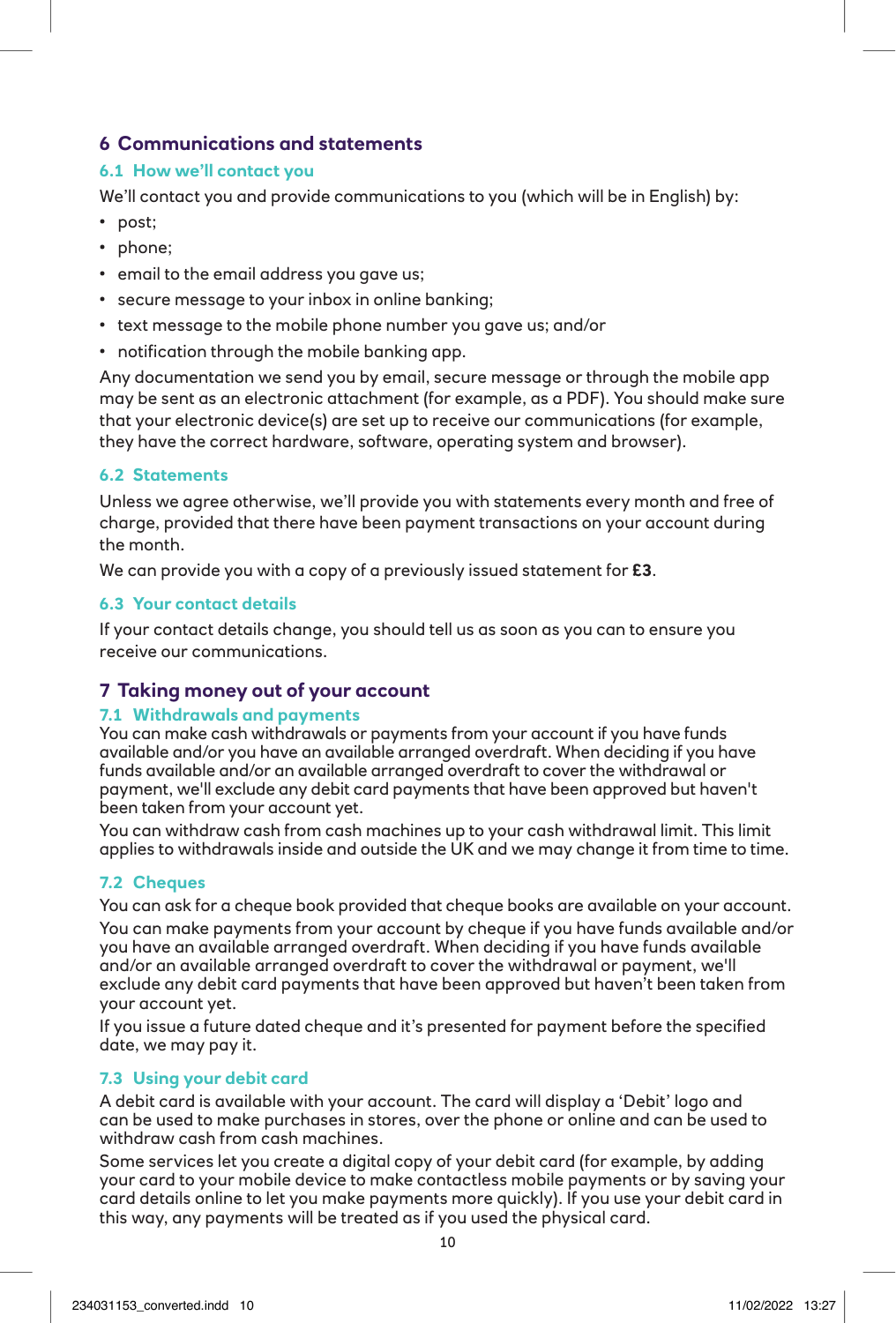When we send you a replacement debit card, we may issue it under a different card scheme (for example, Visa or Mastercard).

#### **7.4 Charges for using your debit card**

Sometimes we'll charge you fees for using your debit card to access your money or to make payments. We've explained these fees and when they'll be charged below, but this doesn't include any fees a third party might charge you (for example, a cash machine fee):

| Using your debit card                                                                                                                                                                                          | <b>Charges</b>                                                        |
|----------------------------------------------------------------------------------------------------------------------------------------------------------------------------------------------------------------|-----------------------------------------------------------------------|
| Cash withdrawals in a foreign currency;<br>Inside the UK:<br>- from a cash machine<br><b>Outside the UK:</b><br>- from a cash machine; or<br>- purchase of currency; or<br>- purchase of travellers' cheques   | Non-Sterling Transaction Fee of 2.75% of the<br>value of the payment. |
| Inside or outside the UK:<br>Payments made in a foreign currency.<br>(For example, purchasing goods in a shop while<br>you're on holiday, which includes any cashback<br>requested as part of the transaction) |                                                                       |

- If you have a Reward Silver, Reward Platinum, Black or Reward Black account, you won't be charged Non-Sterling Transaction Fees for payments made in a foreign currency.
- If you make a payment outside the UK or in a foreign currency and you receive a refund of that payment, the Non-Sterling Transaction Fee charged for the original payment won't be refunded.

 Where a fee is shown as a percentage, this means a percentage of the value of the transaction in pounds Sterling.

We'll convert any payment made in a foreign currency using your debit card into pounds Sterling using the Payment Scheme Exchange Rate (the rate provided by Visa, Mastercard or any other payment scheme) at the time the payment is taken from your account. If you'd like to see the most up-to-date exchange rates you can visit the website of the payment scheme shown on your card (for example, Mastercard or Visa).

If you'd like to view our currency charge with reference to the daily rate which is issued by the European Central Bank, you can visit [natwest.com/usingmycardabroad](http://natwest.com/usingmycardabroad). The figures displayed on that page change daily and are simply to help you compare our fees with other banks across Europe.

#### **7.5 Timescales for making debit card payments**

We'll only take a debit card payment from your account when we receive the request from the payee's bank (for example, the store). This means there may be a delay between using your debit card to make a purchase and the payment being taken from your account. We'll always take payments that have been charged to your debit card from your account and we'll do so within one business day of receiving the request for payment.

#### **7.6 Timescales for making other payments**

If you tell us to make a payment (i.e. send money) in the UK, in most cases the payment will be made using the Faster Payments Service and the money will be added to the payee's account immediately. In limited circumstances (for example, if we suspect fraud), the payment may take longer to reach the payee's account.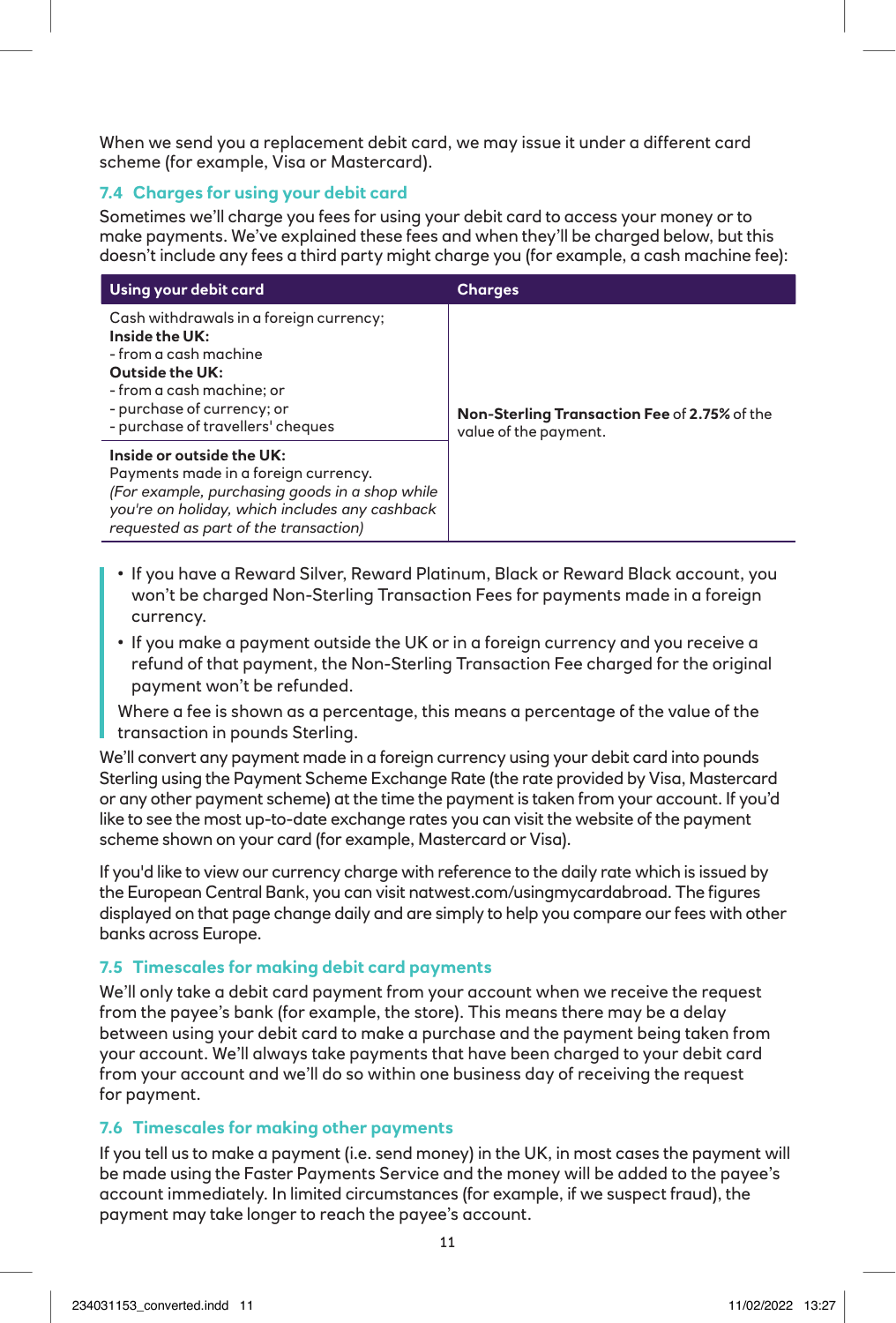If we can't use the Faster Payments Service then the following timescales will apply:

| <b>Type of payment</b>                                           | When will the payment reach the payee's account following<br>receipt of your instruction? |
|------------------------------------------------------------------|-------------------------------------------------------------------------------------------|
| Sterling electronic<br>payment                                   | By the end of the next business day                                                       |
| Sterling paper-based<br>payment (for example,<br>a giro payment) | By the end of the second business day                                                     |

If an instruction is received on a **non-business day or after 3:30pm on a business day**, the process for making the payment will start on the next business day.

If you want to make a payment (i.e. send money) outside the UK or in another currency, separate terms will apply. Different timescales apply to these payments, which we'll tell you about when you arrange the payment.

Before you make a foreign currency payment, you can ask us for the exchange rate that will be applied to the payment and we'll provide that rate if we can. If we're unable to tell you the actual exchange rate before the payment is processed, we'll provide it to you as soon as we can afterwards.

Our exchange rates are based on our prevailing rate at the date and time that a foreign currency payment is processed. We publish reference exchange rates on **[natwest.com](http://natwest.com)** (search for "Exchange Rates"). These are indicative rates only and are published for reference purposes. We may change our exchange rates immediately and without notice where such changes reflect a change in the reference exchange rate or where the change is more favourable to you.

#### **7.7 Cancellation of a payment**

We can't stop a payment you've asked us to make unless it's made by a cheque, standing order, Direct Debit or future dated payment.

To stop a cheque, you must ask us to cancel the cheque that you have written before it has been presented for payment by the beneficiary to their bank.

To cancel a standing order, Direct Debit or future dated payment, you should contact your branch or telephone banking. You can also cancel a standing order or Direct Debit through online banking. Payments can't be stopped after they've been processed.

We may cancel any standing order or Direct Debit on your account if it's unpaid more than once and we reasonably believe that the balance on your account is unlikely to be sufficient to meet future payments.

#### **7.8 Paying charges from your account**

Any charges you incur will be taken directly from your account. There may be other charges for additional services not covered in these Terms (for example, a CHAPS payment) but we'll always tell you about these charges before the service is provided. If a court order or legal process brought by a third party against you is served on us (for example, telling us to freeze your account), we may charge you an administrative fee (minimum of £25). We'll take this directly from your account and let you know when we've taken it.

#### **7.9 Tax**

If you owe tax (or other charges) to an authority in connection with your account, we may take this payment directly from your account.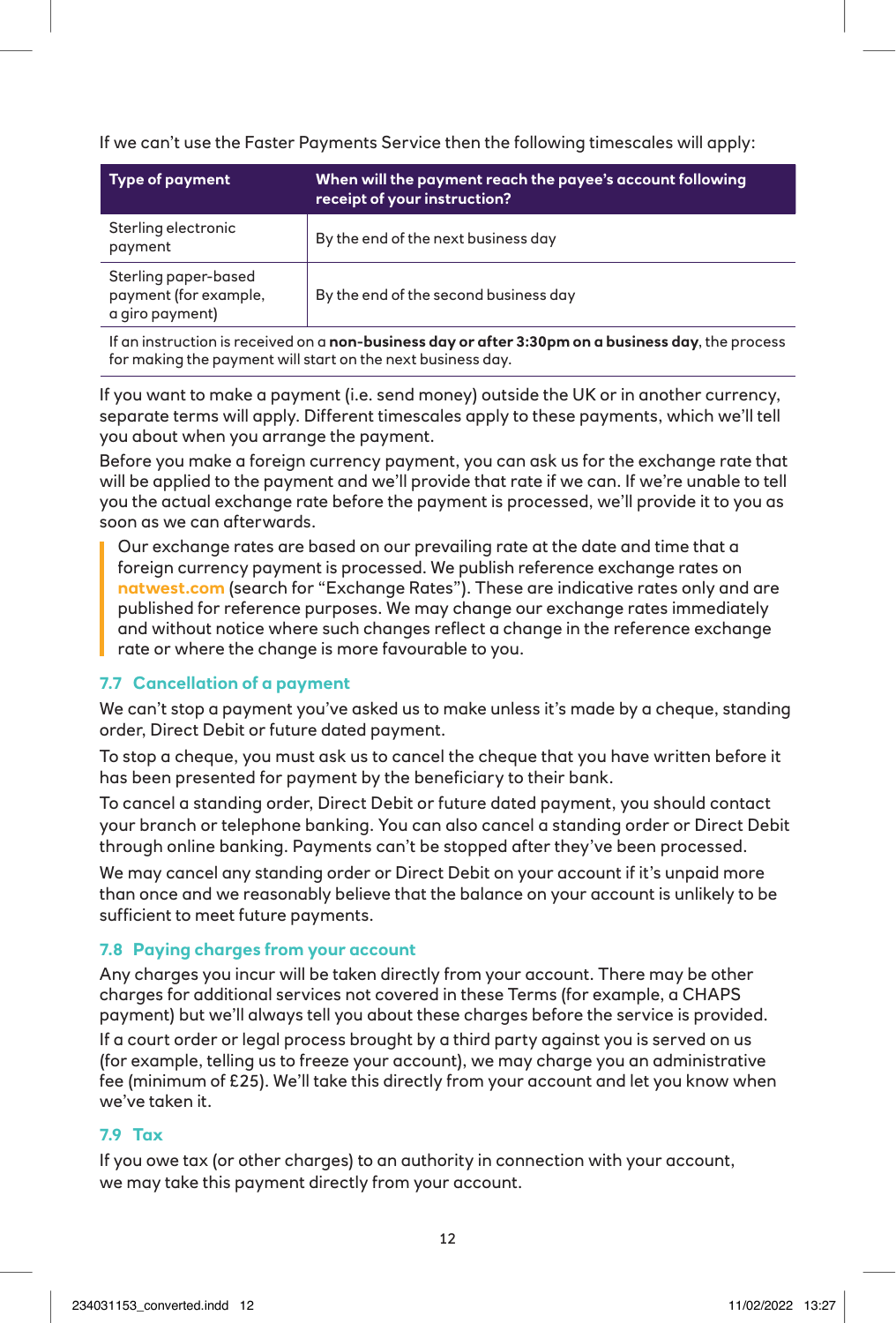#### **7.10 Using money in your account to repay money you owe us**

If you've borrowed money from us (for example, through a loan, credit card or overdraft) and the money or the repayments are overdue for payment, we may take money from your account to repay some or all of the money you owe us (including any fees or interest). This is called "set off". We'll **never** set off a debt on a:

- sole account against money held in a joint account between the sole account holder and another person; or
- joint account against money held in another joint account between different joint account holders.

We may also set off any money we owe you (for example, as a refund or compensation or to settle a complaint you've made against us) to repay or reduce any money you owe us that is overdue for payment.

#### **8 What happens when something goes wrong?**

#### **8.1 What to do if an incorrect or unauthorised payment is taken from your account**

If you suspect that an incorrect or unauthorised payment has been made from your account, you must contact us as soon as possible by calling **0370 600 0459** or contacting your branch.

#### **8.2 What we'll do if an incorrect payment has been made to or from your account**

If we pay money into your account by mistake, we can take the money out of your account.

If we make an incorrect payment from your account, which was our mistake, we'll refund you (including any charges or overdraft interest that you've paid as a result of the payment being taken).

If you tell us that we've made an incorrect payment based on incorrect payment details you gave us, we'll make reasonable efforts to recover the payment for you but we may not be able to recover it and we may charge you a fee for trying. If we can't recover the payment we won't refund you but we'll contact the payee's bank to ask for the payee's contact details for you.

If an error is made in a Direct Debit, you'll be entitled to a refund from the payee or from us. This is known as the Direct Debit Guarantee. For more information please see **[directdebit.co.uk](http://directdebit.co.uk)**

Please remember that the sort code and account number of an account identifies it, not the name of the account holder.

#### **8.3 What we'll do if the payer's bank tells us about an incorrect payment**

We may take a payment from your account if the payer's bank tells us that this payment was sent to you incorrectly. If this happens, we'll hold the money and contact you to tell you what's happened. We'll ask you to confirm if the payment was sent to you incorrectly. If the payment was sent incorrectly then we'll return it to the payer. If you tell us that the payment was not sent incorrectly then we'll return the money to you but we may have to pass your contact details on to the payer's bank. If we can't get in touch with you within 15 business days, then we'll return the payment to the payer.

If the payment is a CHAPS or SEPA payment, we'll ask you before we take the payment from your account.

#### **8.4 What we'll do if you tell us about an unauthorised payment**

If an unauthorised payment has been taken from your account (which means someone else made the payment without your permission), you should tell us as soon as possible so that we can take steps to protect your account. You may be entitled to a refund – this will depend on a number of factors (including whether the payment meant your account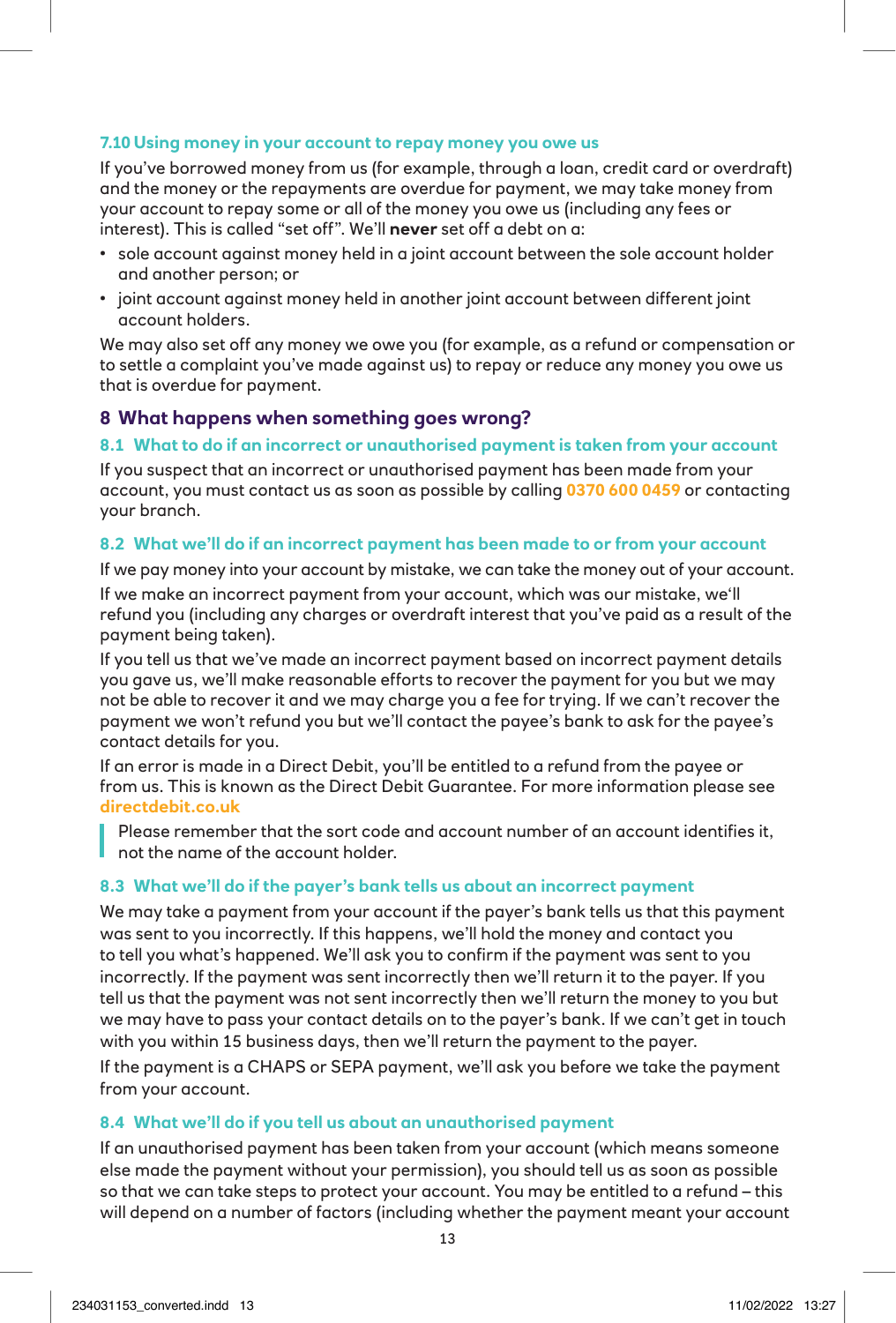became overdrawn). In this table we refer to **payment details** – this includes your debit card, debit card details and your security details.

| <b>What happened?</b>                                                                                                                                                                                                                                                                                                                                                             | Will we refund you?                                                                                                                                                                                                                                                                                                                                                                                                   |
|-----------------------------------------------------------------------------------------------------------------------------------------------------------------------------------------------------------------------------------------------------------------------------------------------------------------------------------------------------------------------------------|-----------------------------------------------------------------------------------------------------------------------------------------------------------------------------------------------------------------------------------------------------------------------------------------------------------------------------------------------------------------------------------------------------------------------|
| You acted fraudulently                                                                                                                                                                                                                                                                                                                                                            | We won't refund you in any circumstances.                                                                                                                                                                                                                                                                                                                                                                             |
| An unauthorised payment was taken from<br>your account before you received your<br>payment details.                                                                                                                                                                                                                                                                               | We'll refund you (including any charges or<br>overdraft interest you've paid as a result of the<br>payment being taken).                                                                                                                                                                                                                                                                                              |
| Your payment details were lost or stolen.                                                                                                                                                                                                                                                                                                                                         | We'll refund all unauthorised payments but we<br>may hold you responsible for the first £35 if we<br>believe you should have been aware that your<br>payment details were lost or stolen.                                                                                                                                                                                                                             |
| Your payment details were used to pay for<br>something at a distance where the account<br>holder doesn't need to be there (for example,<br>online or over the phone).                                                                                                                                                                                                             | We'll refund any unauthorised payments<br>(including any charges or overdraft interest<br>you've paid as a result of the payment being<br>taken).                                                                                                                                                                                                                                                                     |
| You intentionally or with gross negligence<br>failed to:<br>• use your payment details in accordance with<br>these Terms (for example, you didn't take<br>reasonable steps to keep your payment<br>details safe); or<br>• tell us as soon as you became aware that<br>your payment details were lost or stolen or<br>that an unauthorised payment was taken from<br>your account. | We won't refund you for any unauthorised<br>payments that were made before you notified<br>us, unless any part of the unauthorised<br>payment created an overdraft on your account.<br>If that happens, we can hold you responsible<br>for the first £35 but will refund the rest of the<br>overdrawn balance (including any charges<br>or overdraft interest you've paid as a result of<br>the payment being taken). |
| In any other situation where an unauthorised<br>payment was taken from your account.                                                                                                                                                                                                                                                                                              | We'll refund you (including any charges or<br>overdraft interest you've paid as a result of the<br>payment being taken).                                                                                                                                                                                                                                                                                              |

If you're entitled to a refund, you'll be refunded by the end of the business day after you told us that an unauthorised payment had been taken from your account. We may take longer to refund you if:

- the unauthorised payment took place more than 13 months before you notify us; or
- we reasonably suspect fraud.

#### **8.5 Payments processed without you agreeing the amount**

If you authorise a payee to take a payment from your account without knowing how much the final payment will be (for example, when hiring a car or booking a hotel room), then you'll be refunded provided:

- you didn't know the exact amount of the payment when you authorised it;
- the amount of the payment exceeded what you could reasonably have expected to pay (excluding increases resulting from exchange rate fluctuations);
- the payment was made either (i) in the case of a euro payment, to a payee in the UK or the EEA, or (ii) in the case of all other payments, to a payee in the UK; and
- you ask for a refund within eight weeks of the date the payment left your account.

You won't be refunded if you gave your consent to the payment directly to us and at least four weeks in advance:

- we or the payee provided you with information about the payment; or
- information about the payment was made available to you through online banking or at any branch.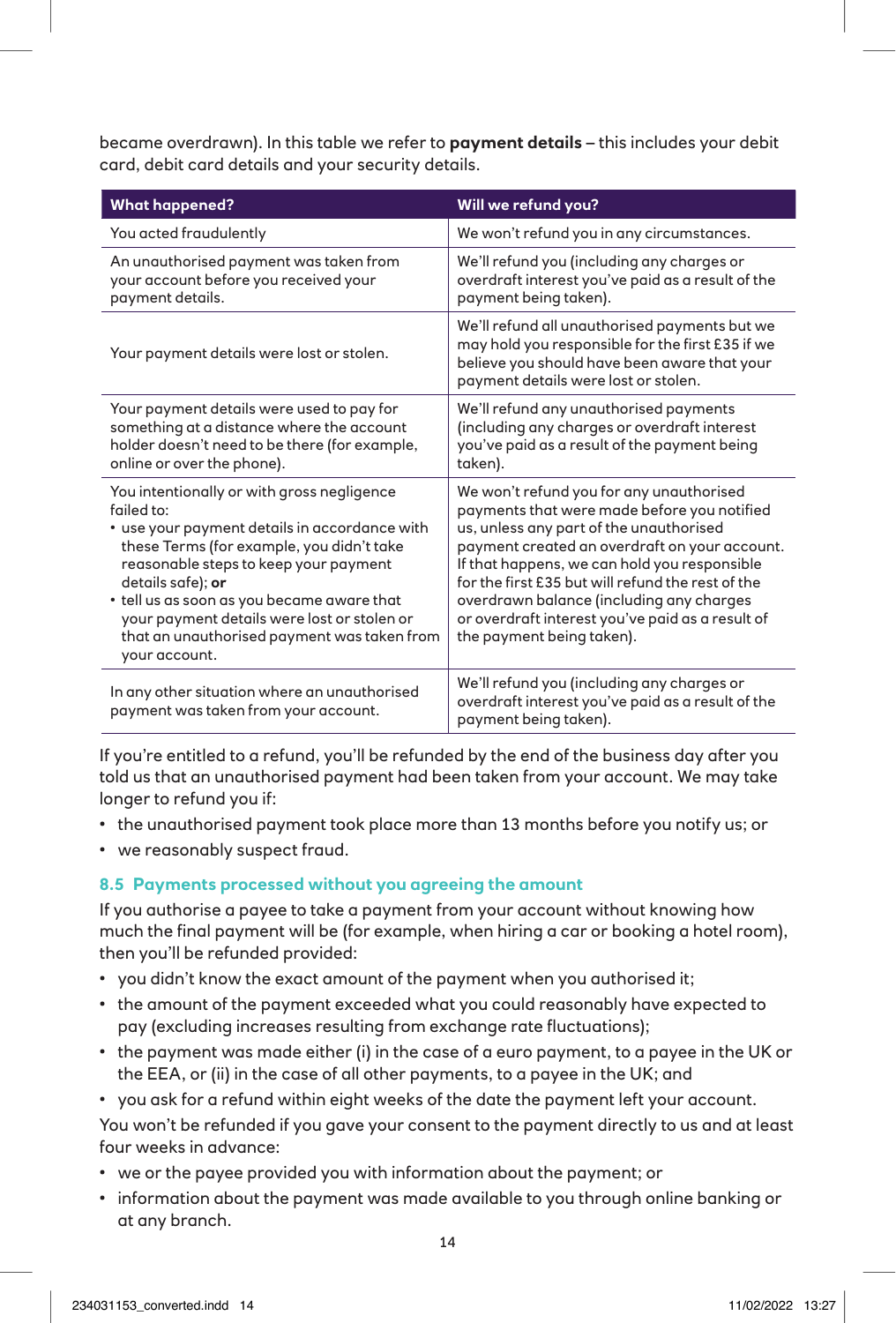We may ask you for additional information to decide whether you should be refunded. We'll refund you, or explain why we're refusing the refund, within 10 business days of your request for a refund or (if we've asked you for additional information) within 10 business days of us receiving that information.

## **8.6 Our general liability**

Except where the law doesn't permit, we won't be responsible for any losses:

- caused by circumstances beyond our control as the situation was abnormal or unforeseeable (for example, due to extreme weather, terrorist activity or industrial action);
- you suffer relating to loss of opportunity, loss of goodwill, loss of business or loss of profit arising in any circumstance; or
- we could not have reasonably predicted when you gave us an instruction.

# **9 Monthly account fees**

Some of our accounts charge a monthly account fee. These are set out below:

| <b>Account</b>         | <b>Monthly account fee</b>                                                                        |
|------------------------|---------------------------------------------------------------------------------------------------|
| Reward                 | £2                                                                                                |
| Select Silver          | £8                                                                                                |
| <b>Reward Silver</b>   | £10                                                                                               |
| Select Platinum        | £18                                                                                               |
| <b>Reward Platinum</b> | £20                                                                                               |
| <b>Black</b>           | £30                                                                                               |
| <b>Reward Black</b>    | £31                                                                                               |
| Student                | £10 for International Students who opened their<br>account between 5 August 2018 and 20 June 2021 |

The monthly account fee will be taken from your account 21 days after the end of your charging period (or the next business day if this is a Saturday, Sunday or bank holiday).

# **10 Arranged overdrafts, unarranged overdrafts and unpaid transactions 10.1 Arranged overdrafts**

Arranged overdrafts are available on request if you're 18 or over and you meet our lending criteria.

If we provide you with an arranged overdraft, we'll send you an overdraft agreement setting out its terms (including your arranged overdraft limit).

Your arranged overdraft is not for a fixed period of time, however it's **repayable on demand**. This means that we can ask you to repay the full amount at any time. We may also decide to reduce your arranged overdraft limit or end your overdraft agreement. We'll only take these steps if we have a valid reason (for example, we reasonably believe that you can't afford your arranged overdraft).

Before we demand repayment, reduce your arranged overdraft limit or end your agreement, we'll usually give you at least 30 days' notice, unless:

- you've broken any term of the agreement between you and us in a serious way;
- we reasonably suspect that your account has been used fraudulently or for illegal purposes; or
- we reasonably believe that you can't afford your arranged overdraft, in which case we may take these actions immediately.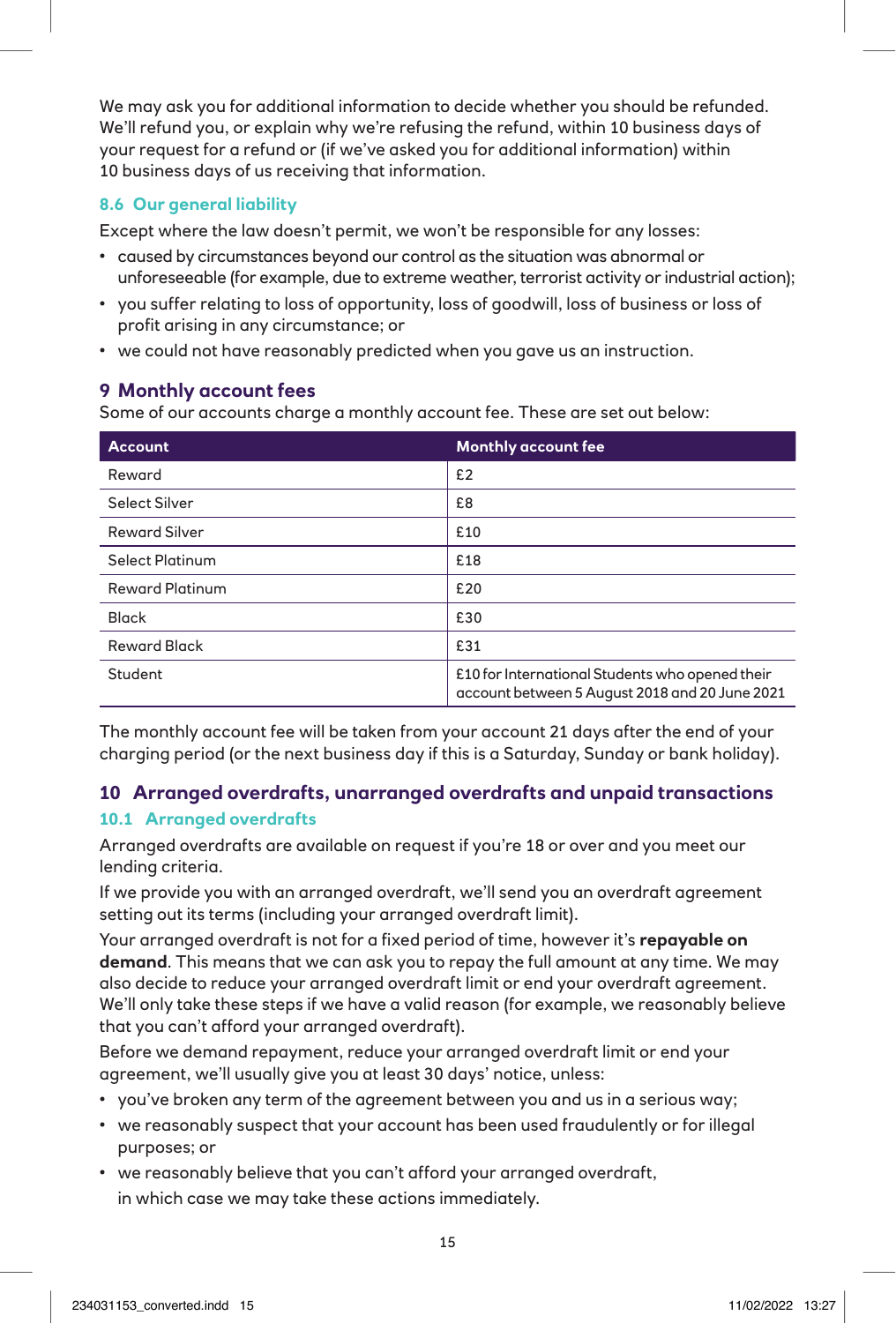#### **10.2 Unarranged overdrafts**

If you give us an instruction which would result in:

- your account becoming overdrawn (or further overdrawn) without an arranged overdraft in place; or
- your arranged overdraft limit being exceeded,

we'll treat this as a request for an unarranged overdraft.

To decide if your instruction would create an unarranged overdraft, we consider if you have funds available and/or you have an arranged overdraft.

We'll decide whether or not to accept your request for an unarranged overdraft, taking your financial circumstances into account, unless we must reject it because of a restriction on your account (for example, you've registered for Overdraft Control).

If we allow a payment despite lack of funds or available arranged overdraft (i.e. an unarranged overdraft to be created), this doesn't mean that your arranged overdraft limit has been changed or that we must allow any future payment that would have the same effect.

We will take overdraft interest and any of our fees from your account, even if this creates or increases an unarranged overdraft.

Unarranged overdrafts are repayable on demand, which means we can ask you to repay them at any time.

#### **10.3 Overdraft Control**

Overdraft Control is a service on our Select account. It's no longer available to new customers, but if you're already registered for Overdraft Control we'll automatically reject any request for an unarranged overdraft by:

- Direct Debit;
- BACS payment;
- CHAPS payment;
- standing order;
- cheque; or
- future dated payment.

We'll continue to accept the following payment instructions even if you're registered for Overdraft Control:

- payments made using your debit card where the retailer doesn't check with us, before accepting payment, that you have sufficient funds available in your account; and
- any fees or overdraft interest due from your account.

You can cancel Overdraft Control at any time. Your instruction will take effect by the next business day.

#### **10.4 Arranged overdraft interest**

Arranged overdraft interest is calculated on the daily overdrawn balance (including arranged overdraft interest) on your account.

We don't charge arranged overdraft interest on any part of an arranged overdraft balance which represents an Unpaid Transaction Fee.

#### **(a) Rates**

Your arranged overdraft interest rates and interest free buffers are set out below: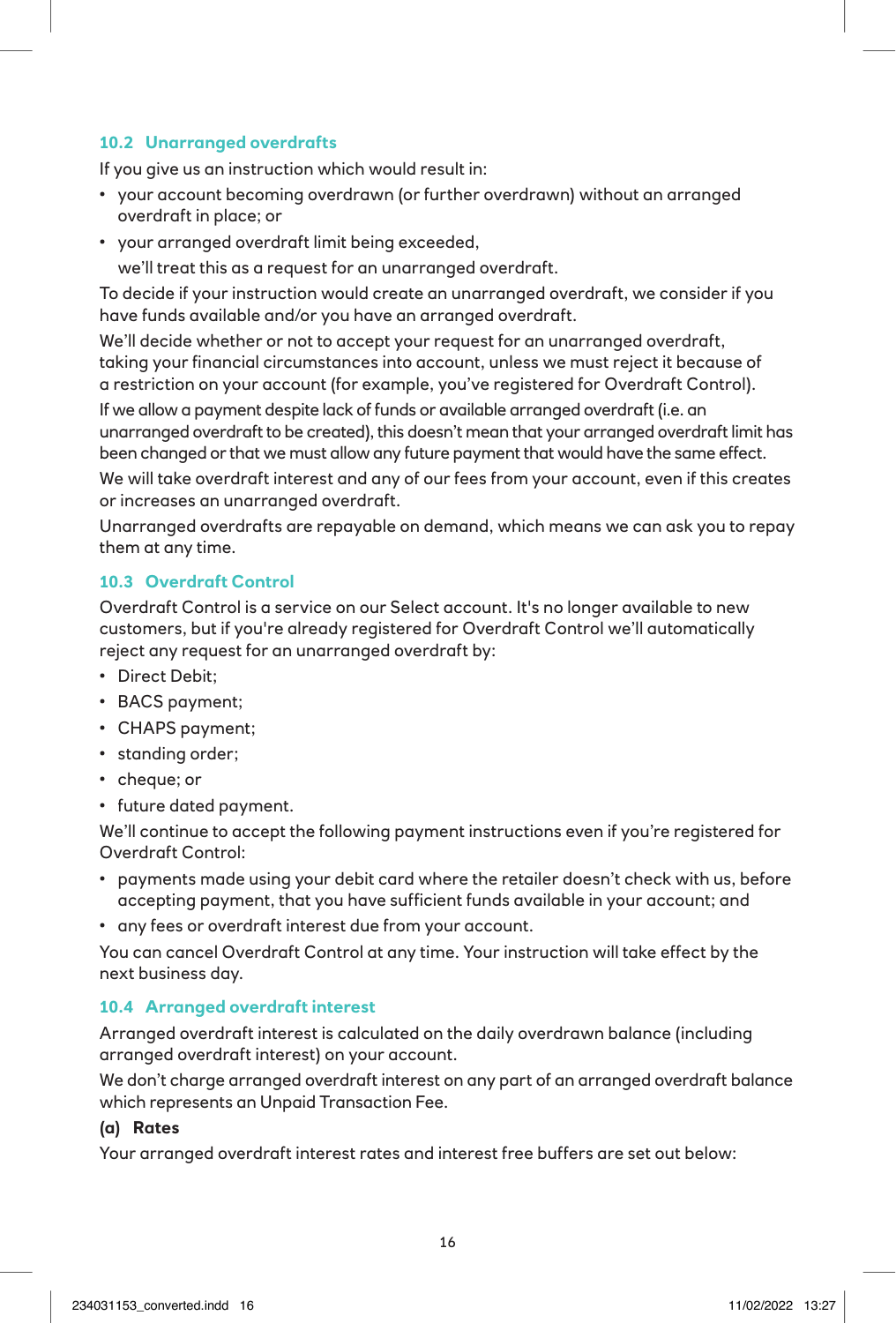| <b>Account</b>                                                                                                                                                 | <b>Interest Free</b><br><b>Buffer</b> | <b>Nominal Monthly</b><br>Rate % | <b>Nominal Annual</b><br>Rate % | EAR%  |
|----------------------------------------------------------------------------------------------------------------------------------------------------------------|---------------------------------------|----------------------------------|---------------------------------|-------|
| <b>Student</b>                                                                                                                                                 |                                       | 0.00                             | 0.00                            | 0.00  |
| Graduate                                                                                                                                                       | Year 1: £2,000<br>Year 2: £1,000      | 2.81                             | 33.75                           | 39.49 |
| <b>Select</b><br>Reward<br><b>Select Silver</b><br><b>Reward Silver</b><br><b>Select Platinum</b><br><b>Reward Platinum</b><br><b>Black</b><br><b>Tailored</b> | £0                                    | 2.81                             | 33.75                           | 39.49 |
| <b>Premier Select</b><br><b>Reward Black</b>                                                                                                                   | £0                                    | 1.50                             | 17.94                           | 19.49 |

If you have a Tailored account, it may have been agreed that you pay arranged overdraft interest at a lower rate than that shown above.

#### **(b) When do you pay arranged overdraft interest if you have an interest free buffer?**

If you go overdrawn by more than the interest free buffers set out above, you'll pay arranged overdraft interest on the amount of the overdrawn balance that exceeds the buffer at the rates shown above.

#### **10.5 Unarranged overdraft interest**

Unarranged overdraft interest is calculated on the daily overdraft balance (including overdraft interest) on your account.

We don't charge unarranged overdraft interest on any part of an unarranged overdraft balance which represents an Unpaid Transaction Fee.

Any unarranged overdraft created on your account will be charged at the following rates:

| <b>Account</b>                                                                                                                                | <b>Nominal</b><br><b>Monthly Rate %</b> Annual Rate % | <b>Nominal</b> | EAR%  | <b>Maximum</b><br>monthly<br>charge |
|-----------------------------------------------------------------------------------------------------------------------------------------------|-------------------------------------------------------|----------------|-------|-------------------------------------|
| Adapt<br><b>Student</b><br><b>Foundation</b><br><b>Basic</b><br><b>Tailored</b><br><b>Select with Overdraft</b><br>Control<br><b>Graduate</b> | 0.00                                                  | 0.00           | 0.00  | £0.00                               |
| <b>Select</b><br>Reward<br><b>Select Silver</b><br><b>Reward Silver</b><br><b>Select Platinum</b><br><b>Reward Platinum</b><br><b>Black</b>   | 2.81                                                  | 33.75          | 39.49 | £17.25                              |
| <b>Premier Select</b><br><b>Reward Black</b>                                                                                                  | 1.50                                                  | 17.94          | 19.49 |                                     |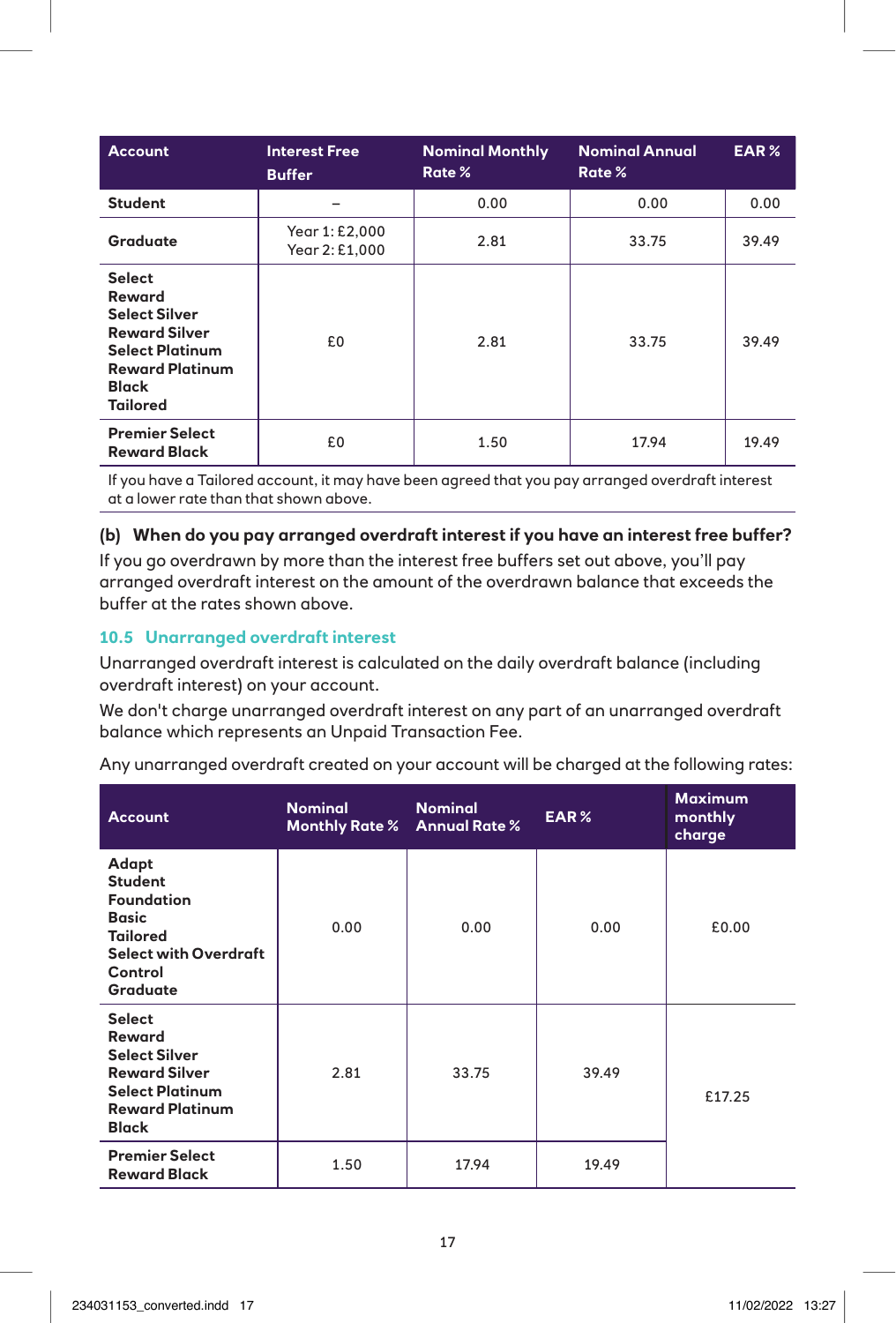#### **10.6 Unpaid Transaction Fees**

| Fee                                 | When could it be charged?                                                                                                   | Amount | <b>Maximum</b>                       |
|-------------------------------------|-----------------------------------------------------------------------------------------------------------------------------|--------|--------------------------------------|
| Unpaid<br><b>Transaction</b><br>Fee | If you instruct a payment that<br>would create an unarranged<br>overdraft and we refuse the<br>payment due to lack of funds | £2.15  | 1 fee per charging<br>period (£2.15) |

Unpaid Transaction Fees may be charged on all accounts, except Adapt, Foundation, Basic and Select with Overdraft Control, which won't be charged this fee.

The **monthly cap on unarranged overdraft charges** is £19.40.

#### **10.7 When will overdraft interest and overdraft fees be taken from your account?**

Any overdraft fee or overdraft interest will be taken from your account 21 days after the end of the charging period it was incurred in (or the next business day if this is a non-business day). We'll give you at least 14 days' notice of how much we're going to charge you and when.

#### **10.8 Other costs**

You're responsible for paying any costs we reasonably incur to obtain payment of your overdraft (for example, court fees).

#### **10.9 Repaying or reducing an overdraft**

If your account is overdrawn, any money paid into your account will be applied in the following order:

- in repaying or reducing any unarranged overdraft balance;
- in repaying or reducing any part of the overdrawn balance which represents an Unpaid Transaction Fee; and
- in repaying or reducing any arranged overdraft balance.

#### **11 Making changes to our agreement or changing your account to another account**

#### **11.1 Making changes to the agreement**

We can make changes to this agreement if we have a valid reason. For example, we can make changes to:

- comply with changes in law, industry codes or regulatory requirements;
- reflect changes in the systems, schemes or suppliers we use;
- remove a service we offer which is out of date or not being used (either by you or our customers in general);
- reflect changes in inflation or the costs we reasonably incur in providing accounts or services; or
- make the agreement clearer or more favourable to you.

#### **11.2 Changing your account**

We can change your current account to another current account in our range that we reasonably believe is appropriate for you. We can do this if we have a valid reason. For example, we can change your account if:

• we decide to stop offering that particular type of account;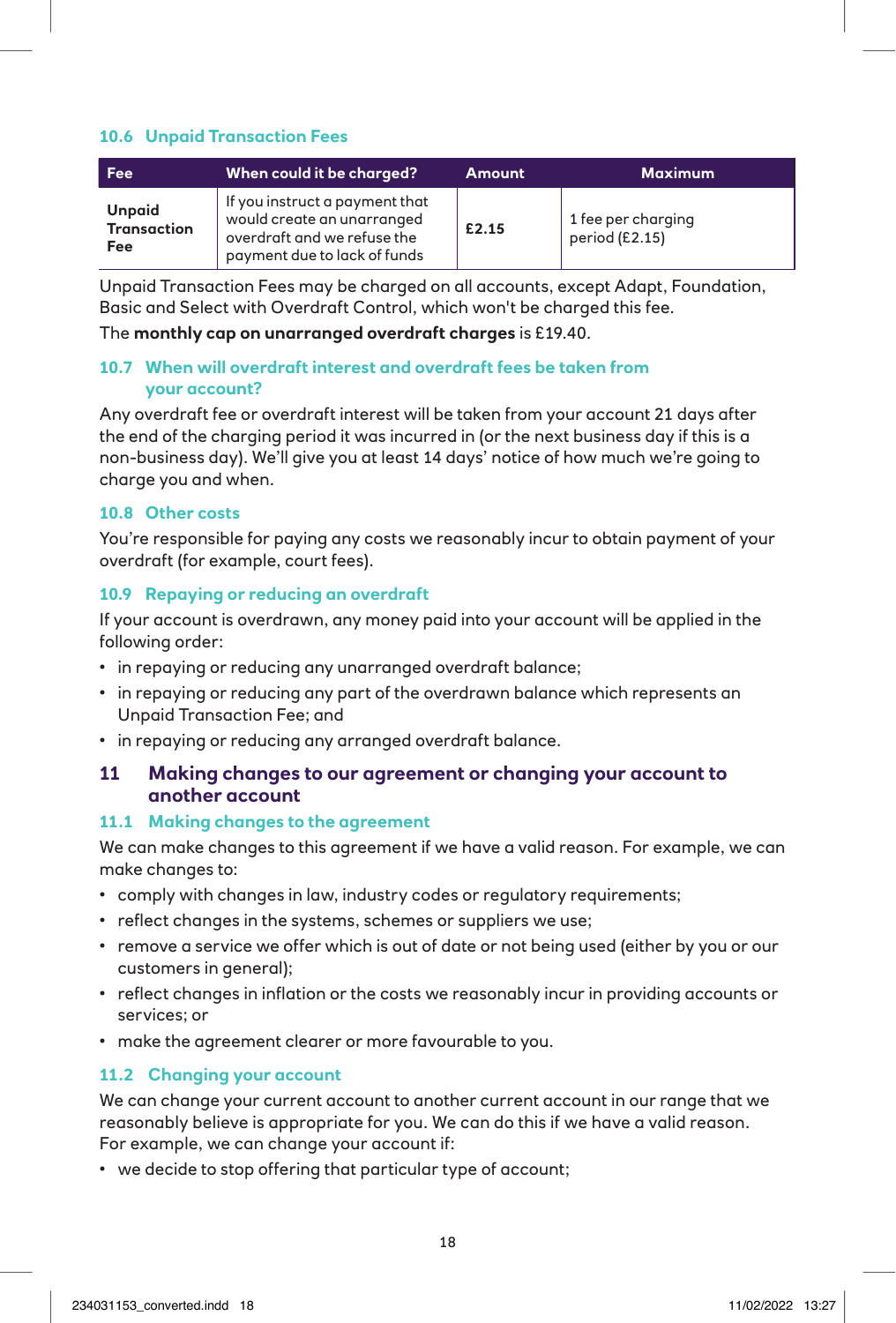- you're not eligible for the account or associated benefits (for example, if you move outside the UK, if we introduce new eligibility criteria, or we change any existing eligibility criteria for your account and you don't meet these); or
- we reasonably believe your account is not appropriate for you (for example, you're paying for an account that you no longer or rarely use).

#### **11.3 Changing your interest rates**

We can change the interest rate on your account to:

- respond proportionately to a change in the Bank of England's base rate or any other publicly listed market rate;
- reflect changes in the costs we reasonably incur for providing your account; or
- reflect changes to the banking or financial system or changes in law, industry codes that we follow, the decision of an ombudsman or any other regulatory requirement.

| If we:                                                                                                           | Notice we'll give you                                                                              | How we'll give you notice                                                                                                  |
|------------------------------------------------------------------------------------------------------------------|----------------------------------------------------------------------------------------------------|----------------------------------------------------------------------------------------------------------------------------|
| · introduce a new service;<br>• decrease or remove a fee; or<br>• decrease or remove<br>overdraft interest rates | We may make the change<br>immediately and will give you<br>details of the change within<br>30 days | By:<br>• post;<br>• email (to the email address you<br>gave us); or<br>• secure message to your inbox in<br>online banking |
| Change:<br>• any benefit provider; or<br>• any benefit terms                                                     | At least 30 days                                                                                   |                                                                                                                            |
| • increase arranged<br>overdraft interest rates                                                                  | At least 30 days                                                                                   |                                                                                                                            |
| • convert your account to<br>another account                                                                     | At least 60 days                                                                                   |                                                                                                                            |
| • decrease credit interest rates                                                                                 | At least 60 days                                                                                   |                                                                                                                            |

#### **11.4 Telling you about changes to the agreement**

| · increase credit interest rates                                                                                     | Either before the change<br>takes effect or at the earliest<br>opportunity afterwards. | By:<br>• advertising the change in at least<br>three daily newspapers and on<br>our website natwest.com; or<br>· displaying a notice of the change<br>in our branches |
|----------------------------------------------------------------------------------------------------------------------|----------------------------------------------------------------------------------------|-----------------------------------------------------------------------------------------------------------------------------------------------------------------------|
| Make any other changes to:<br>• these Terms; or<br>• your overdraft agreement<br>(this includes increasing<br>a fee) | At least 60 days                                                                       | By:<br>• post;<br>• email (to the email address you<br>gave us); or<br>• secure message to your inbox in<br>online banking                                            |

We'll assume that you've accepted the changes unless you switch or close your account before the changes take effect. You always have the right to switch or close your account and there are no closure fees.

#### **11.5 Transferring rights or obligations under this agreement**

We may transfer our rights or responsibilities under this agreement to another person or organisation in the future. We'll only do this if we reasonably believe that you'll be treated to a similar standard after the transfer as we treated you beforehand.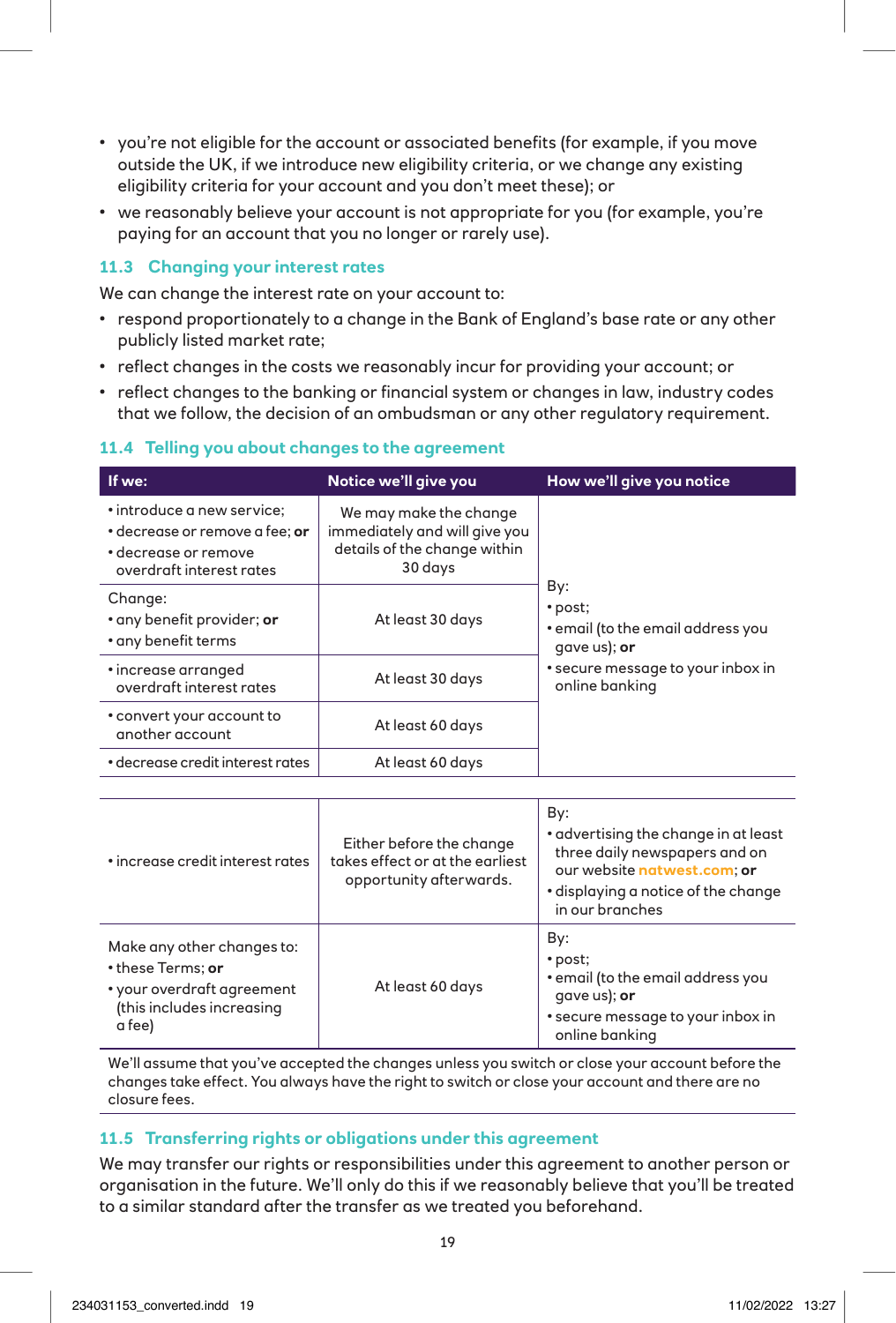## **12 Closing your account**

#### **12.1 How to close your account**

You can close your account at any time and there are no closure fees.

#### **12.2 When we can close your account**

We can close your Foundation account or Basic account immediately if:

- you used or attempted to use your account for illegal purposes;
- you were not entitled to open the account but you provided us with incorrect information when you applied for your account; or
- you behave in a threatening or violent manner towards our staff.

We can close your Foundation account or Basic account by giving you 60 days' notice if:

- there's been no transaction in or out of your account for at least 24 months;
- you're no longer legally resident in the UK; or
- you have access to another current account in the UK which you opened after your Foundation or Basic account.

We can close any other account **immediately** if:

- we reasonably suspect that you've given us false information, which was a significant factor in our decision to open your account (or to continue to provide it to you);
- we reasonably suspect that your account (or any other account you hold with us) has been used, is being used or is likely to be used, for an illegal purpose;
- you behave in an offensive, threatening or violent manner, which includes any racist or other discriminatory conduct, towards our staff;
- we're required to do so by law or regulation;
- keeping your account open may expose us to action from a government, regulator or law enforcement agency;
- we reasonably suspect that by continuing to provide you with banking facilities, we might breach a law or regulation with which we must comply;
- you're declared bankrupt;
- you've entered into a voluntary arrangement with your creditors to repay your debts; or
- you've used your account for business purposes.

We can also close any other account by giving you at least 60 days' notice.

We will explain our reasons for closing your account unless there's a legal or security reason which means we can't provide an explanation. There will, however, be situations where it may not be appropriate or permissible for us to engage with you to explain our reasoning.

#### **12.3 When your account is closed**

If your account is closed (either by us or on your instruction), you'll have to pay any charges for services you've used before your account closes (for example, if you've used an arranged overdraft, in addition to any overdrawn balance you'll need to pay any interest due for using the overdraft). We'll forward any credit balance remaining in your account to you after you repay any money you owe us.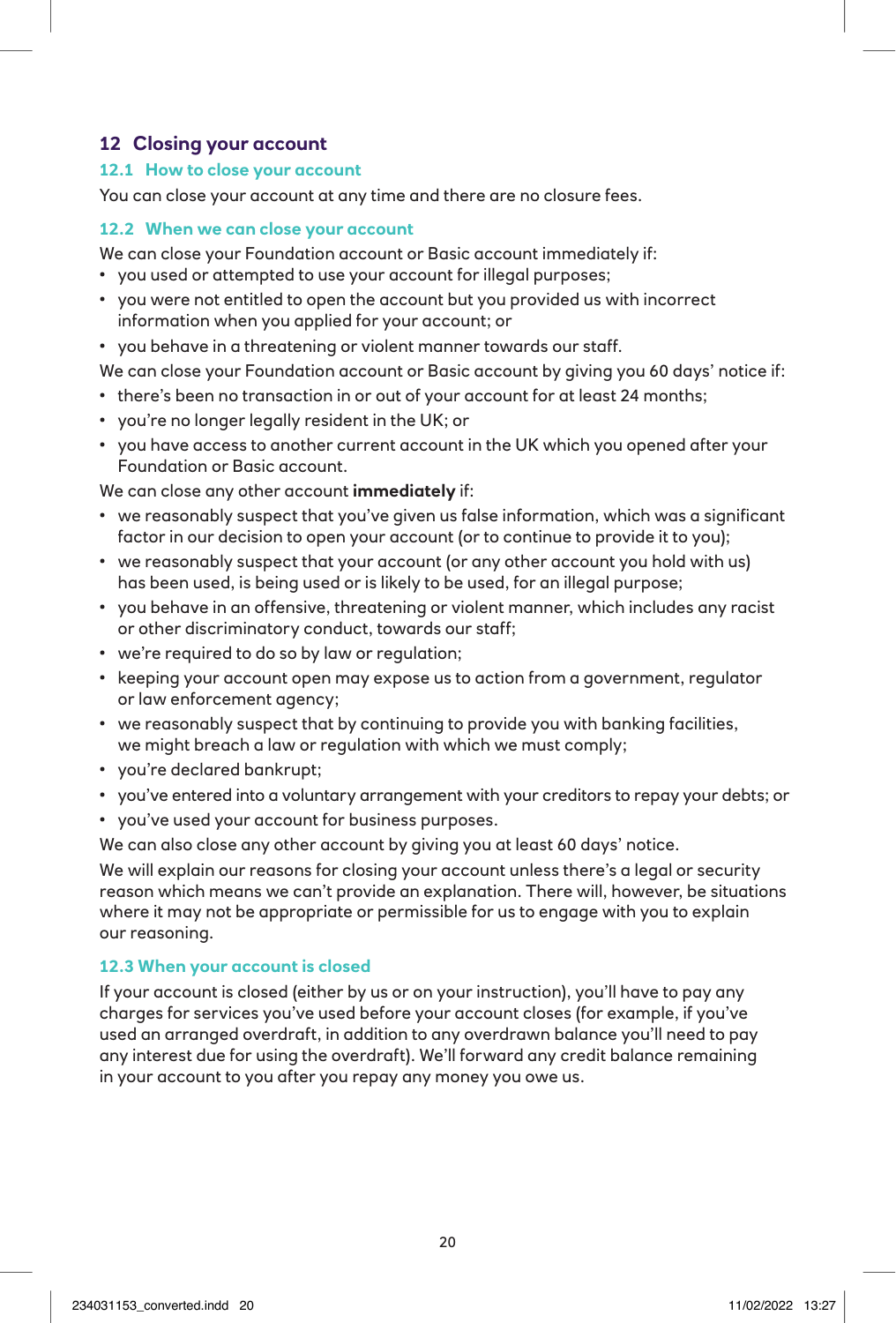# **13 Making a complaint**

If you're not completely happy with our service, we'd like you to let us know so that we can resolve your complaint as quickly as possible.

You can contact us by:

- visiting your nearest branch;
- calling **0800 151 0404** (Relay UK **18001 0800 404 6161**);
- visiting **[natwest.com](http://natwest.com)** and use our online form; or
- writing to us free post at **Customer Relations Manager, 1st Floor, 2 St Phillips Place, Birmingham B3 2RB**.

Our complaints process is set out in full in our leaflet *Let us fix it* which you can see online or request from one of our branches or telephone banking staff.

We'll do our best to respond to your complaint and resolve it as soon as we can but if you're not satisfied with our response then you may be able to refer your complaint to the Financial Ombudsman Service. The Financial Ombudsman Service is an independent organisation which tries to resolve complaints between customers and financial organisations where we've not been able to resolve the complaint ourselves.

Our response to your complaint will outline any deadlines you have to contact the Financial Ombudsman Service. The Financial Ombudsman Service can be contacted at:

- **Exchange Tower, London E14 9SR**;
- **0800 023 4567** (from a landline) or **0300 123 9123** (from a mobile);
- **[Complaint.info@financial-ombudsman.org.co.uk](mailto:Complaint.info%40financial-ombudsman.org.co.uk?subject=)**; or
- **[www.financial-ombudsman.org.uk](http://www.financial-ombudsman.org.uk)**

# **14 Your Information**

- **14.1** We are a member of NatWest Group ('NatWest'). For more information about other NatWest companies, please visit **[natwestgroup.com](http://natwestgroup.com)** or contact your branch.
- **14.2** We collect and process various categories of personal and financial information throughout your relationship with us, to allow us to provide our products and services and to run our business. This includes basic personal information such as your name and contact details, and information about your financial circumstances, your accounts and transactions. This section sets out how we may share your information with other NatWest companies and third parties.
- **14.3** For more information about how we use your personal information, the types of information we collect and process and the purposes for which we process personal information, please read our full privacy notice (our 'Privacy Notice') provided on our website **[www.natwest.com/privacy](http://www.natwest.com/privacy)**.
- **14.4** We may update our Privacy Notice from time to time, by communicating such changes to you and/or publishing the updated Privacy Notice on our website. We would encourage you to visit our website regularly to stay informed of the purposes for which we process your information and your rights to control how we process it.
- **14.5** In respect of any personal information relating to a third party that you provide to us, you must:
	- **a)** notify the third party that you are providing their personal information to us and obtain their permission;
	- **b)** provide the third party with a copy of our Privacy Notice and these Terms;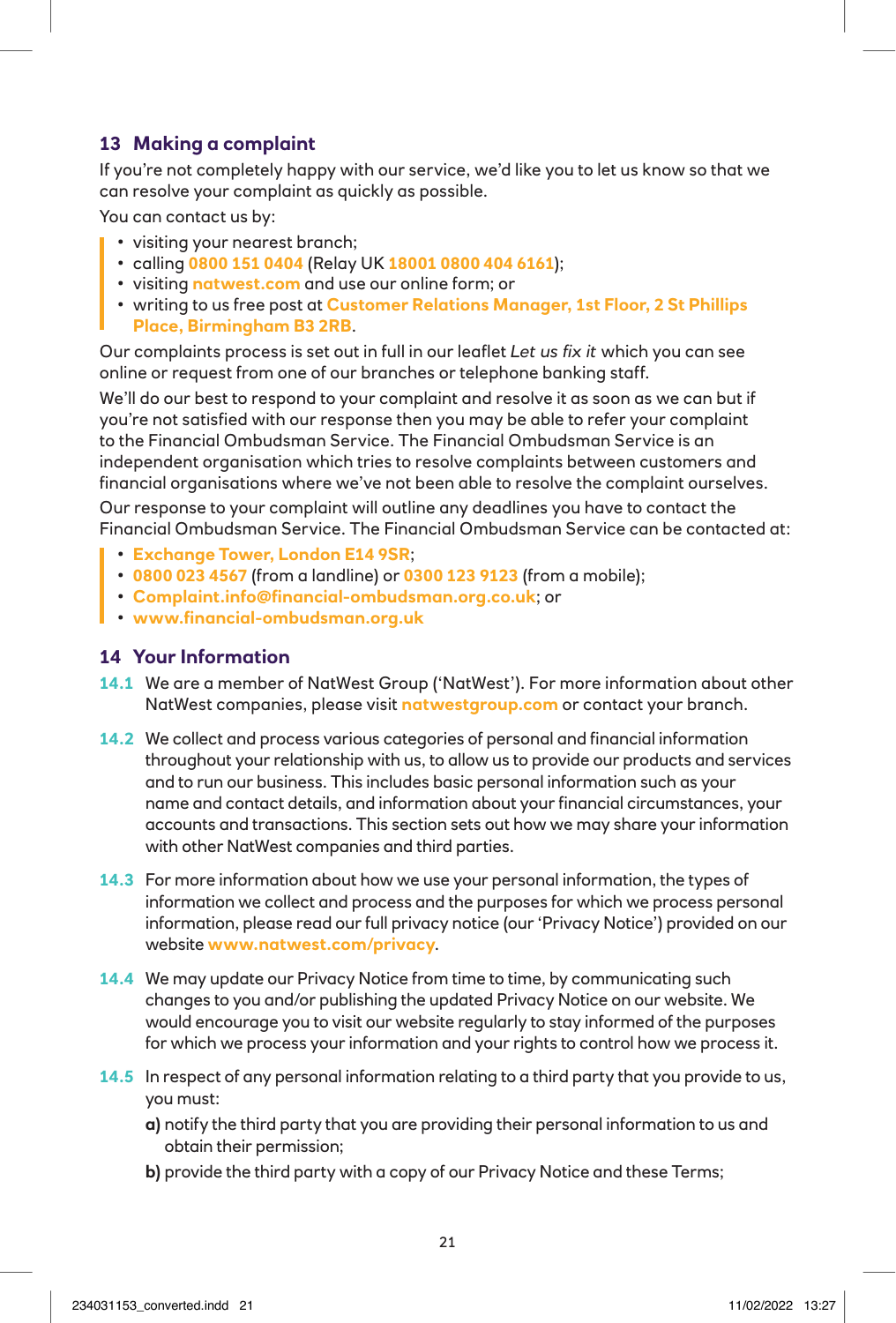- **c)** promptly notify the third party of any changes to our Privacy Notice that we notify you of; and
- **d)** ensure that, to the best of your knowledge, the personal information is accurate and up to date, and promptly notify us if you become aware that it is incorrect.
- **14.6** Your information may be shared with and used by other NatWest companies. We will only share your information where it is necessary for us to carry out our lawful business activities, or where it is necessary to comply with laws and regulations that apply to us.
- **14.7** We will not share your information with anyone outside NatWest except:
	- **a)** where we have your permission;
	- **b)** where required, whether directly or indirectly, for your product or service, which could include in relation to your welfare or accessibility requirements;
	- **c)** with law enforcement agencies, judicial bodies, government entities, tax authorities or regulatory trade bodies around the world;
	- **d)** with other banks and third parties in relation to fraud or financial crime or criminal activities; or in the event of suspected fraud or financial crime or criminal activities; or the monitoring, prevention and investigation of the same; to help recover funds that have entered your account as a result of a misdirected payment by such a third party;
	- **e)** with third parties providing services to us, such as market analysis and benchmarking, correspondent banking, agents and sub-contractors acting on our behalf, such as the companies which print our account statements, where advice or services are required or requested in connection with the bank's legal, regulatory or contractual rights or obligations relating to products or services provided to you;
	- **f)** with social media companies (in a secure format) or other third party advertisers and marketing companies so they can display or send relevant messages to you and others or compile information relevant to marketing to you about our products and services on our behalf. Third party advertisers may also use information about your previous web activity to tailor adverts which are displayed to you;
	- **g)** with credit reference agencies and with third parties in relation to debt collection and related activities;
	- **h)** with third party guarantors or other companies that provide you with benefits or other services (such as insurance cover) associated with your product or service;
	- **i)** where required for a proposed or actual sale, reorganisation, transfer, financial arrangement, asset disposal or other transaction relating to our business and/or assets held by our business. Where such data is shared with a third party it is done so under strict duties of confidentiality;
	- **j)** in anonymised form as part of statistics or other aggregated data shared with third parties; or
	- **k)** where permitted by law, it is necessary for our legitimate interests or those of a third party, and is not inconsistent with the purposes listed above.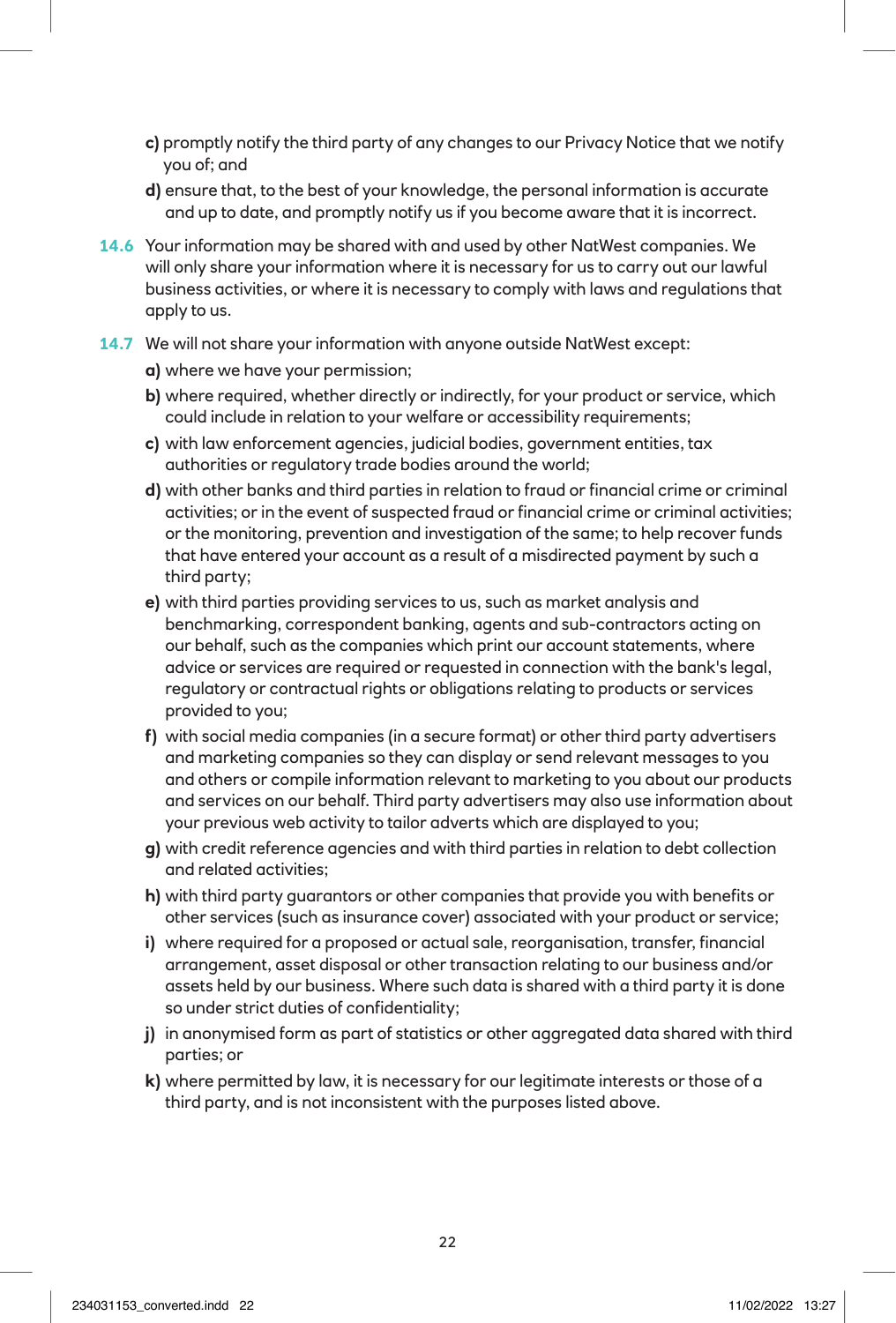- **14.8** If you ask us to, we will share information with any third party that provides you with account information or payment services. If you ask a third party provider to provide you with account information or payment services, you're allowing that third party to access information relating to your account. We're not responsible for any such third party's use of your account information, which will be governed by their agreement with you and any privacy statement they provide to you.
- **14.9** In the event that any additional authorised users are added to your account, we may share information about the use of the account by any authorised user with all other authorised users.
- **14.10** We will not share your information with third parties for their own marketing purposes without your permission.
- **14.11** We may transfer your information to organisations in other countries (including to other NatWest companies) on the basis that anyone to whom we pass it protects it in the same way we would and in accordance with applicable laws. We will only transfer your information if we are legally obligated to do so, or where the other country has laws that adequately protect your information, or where we have imposed contractual obligations on the recipients that require them to protect your information to the same standard as we are legally required to.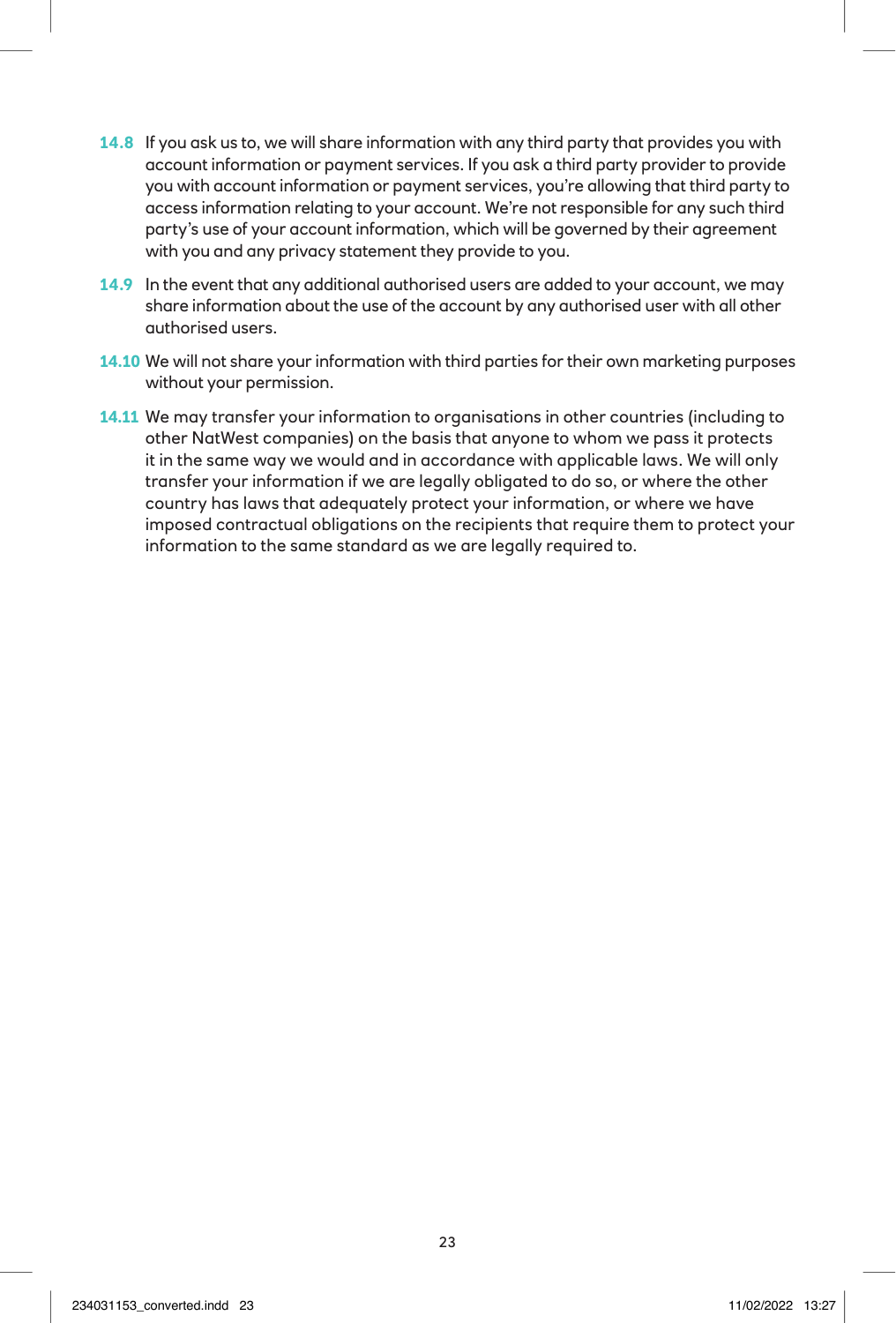# Account Specific Terms

# **1 Adapt**

- **1.1** Adapt accounts can be opened by individuals aged 11 to 17.
- **1.2** We'll change your Adapt account to a Select account after you turn 18. We'll always give you at least 60 days' notice before we do this.
- **1.3** Standing Orders are available to set up on your Adapt Account after you turn 16.
- **1.4** Arranged overdrafts are not available on your Adapt account.
- **1.5** Cheque books are not available on your Adapt account.

# **2 Student**

- **2.1** Student accounts are available to individuals who have spent more than three years in the UK and who are:
	- completing a full time undergraduate course lasting at least two years;
		- completing a full time postgraduate course; or
	- training as a nurse,

at a UK university or college.

Student accounts are no longer available to new International Students.

- **2.2** Students who opened their account when they had been living in the UK for less than three years are referred to in these Terms as International Students.
- **2.3** You must use your Student account as your main account by depositing your wages or other regular income into it.
- **2.4** After you graduate:
	- if you're an International Student, we'll change your Student account to a Select or Foundation account; and
	- if you're not an International Student, we'll change your Student account to a Graduate account.

 Your account will be changed during the calendar year after you graduate and we'll always give you at least 60 days' notice before we do this.

# **3 Graduate**

- **3.1** Graduate accounts are available to individuals aged 18 or over who have:
	- held a Student account;
	- graduated from a full time higher education course at a UK university or college lasting at least two years during the past two years; or
	- completed training as a nurse at a UK university or college during the past two years.
- **3.2** You must use your Graduate account as your main account by depositing your wages, salary or other regular income into it.
- **3.3** We'll change your Graduate account to a Select account two years after you graduate. We'll always give you at least 60 days' notice before we do this.

# **4 Select (including Premier Select)**

Select accounts are available to individuals aged 18 or over.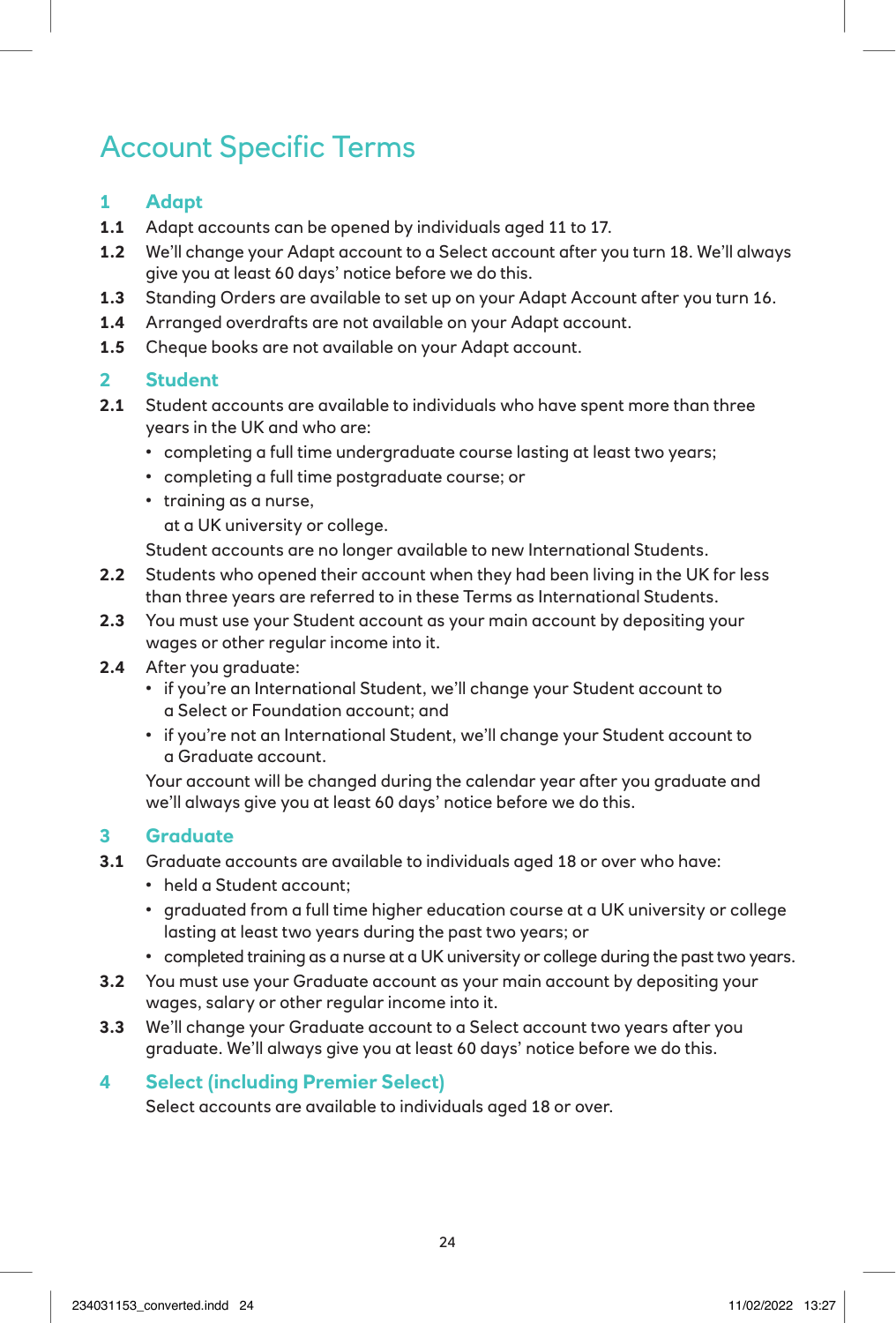# **5 Reward (including Premier Reward)**

- **5.1** Reward accounts are available to individuals aged 18 or over.
- **5.2** You can earn points (known as "Rewards") by using your Reward account. For details about how you can earn Rewards, please see the MyRewards Terms.
- **5.3** If you open your Reward account from 26 June 2017 onwards, you must pay at least £1,250 in total every calendar month into any personal current account(s) you hold with us (excluding a Foundation account, Basic account or a current account mortgage product). The £1,250 can't be paid in from a current account or savings account you hold with us.

 If you don't meet these criteria, we may convert your Reward account to a Select account (which means you'll stop earning Rewards).

- **5.4** From 1 February 2020, you may not open a Reward account if you already have a Reward, Reward Silver, Reward Platinum or Reward Black account ('existing account'), unless:
	- the Reward account you want to open is a sole account and your existing account is a joint account, or
	- the Reward account you want to open is a joint account and your existing account is a sole account.

# **6 Reward Silver**

- **6.1** Reward Silver accounts are available to individuals aged 18 or over.
- **6.2** You can earn points (known as "Rewards") by using your Reward Silver account. For details about how you can earn Rewards, please see the MyRewards Terms.
- **6.3** You can use the benefits listed in 'Silver Benefit Terms' and 'Silver Travel Insurance Terms' provided that you're resident in the UK and that you meet any additional eligibility requirements.

# **7 Reward Platinum**

- **7.1** Reward Platinum accounts are available to individuals aged 18 or over.
- **7.2** You can earn points (known as "Rewards") by using your Reward Platinum account. For details about how you can earn Rewards, please see the MyRewards Terms.
- **7.3** You can use the benefits listed in 'Platinum Benefit Terms' and 'Platinum Travel Insurance Terms' provided that you're resident in the UK and that you meet any additional eligibility requirements.

# **8 Reward Black (including Premier Reward Black)**

- **8.1** Reward Black accounts are available to individuals aged 18 or over.
- **8.2** You must pay your salary or other regular income into your Reward Black account.
- **8.3** You can earn points (known as "Rewards") by using your Reward Black account. For details about how you can earn Rewards, please see the MyRewards Terms.
- **8.4** You can use the benefits listed in 'Black Account Benefit Terms' and 'Black Account Travel Insurance Terms' provided that you're resident in the UK and that you meet any additional eligibility requirements.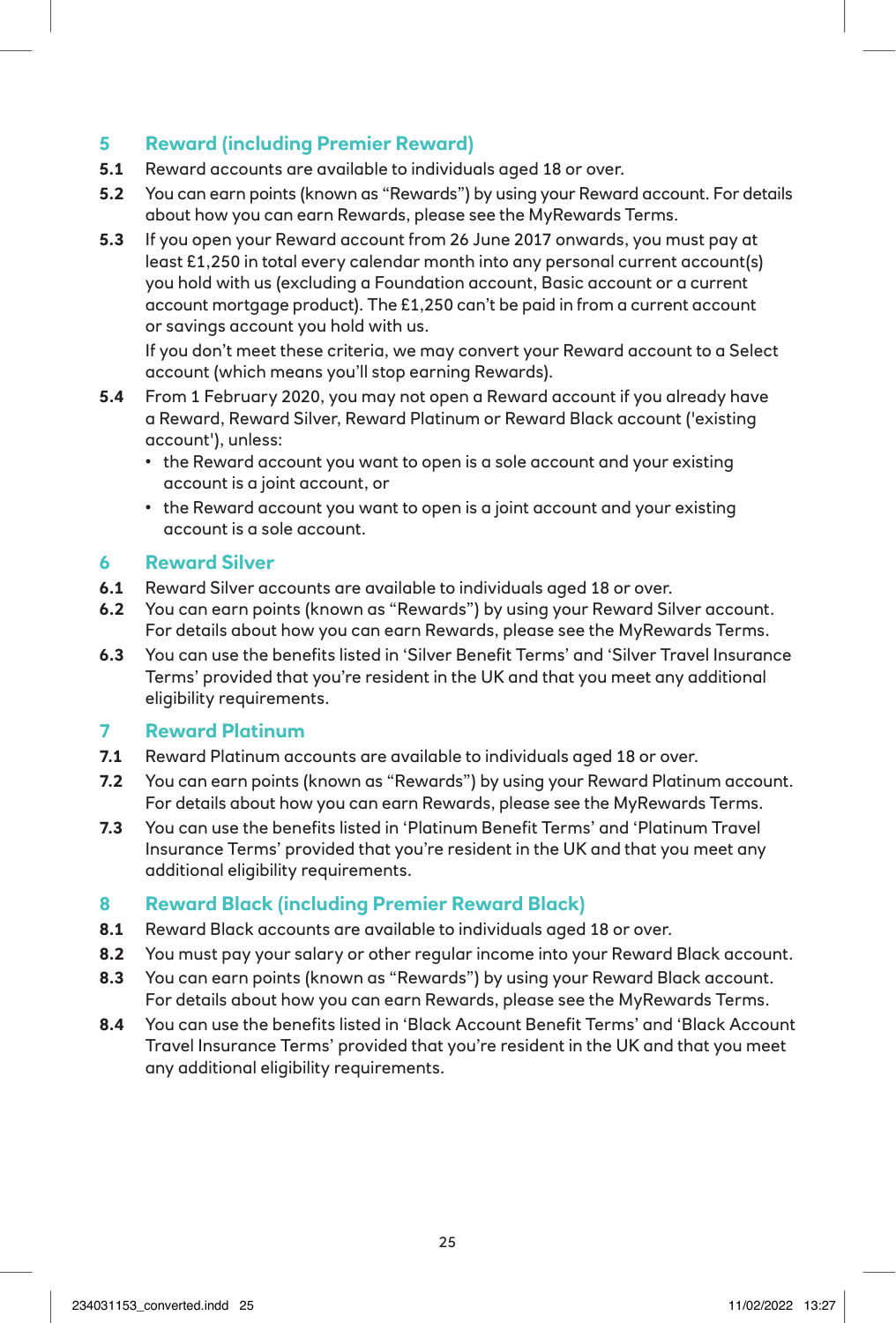### **9 Foundation**

- **9.1** Foundation accounts are only available to individuals aged 18 years or over who are not eligible for any other current account in our range due to their credit score.
- **9.2** You can only have one Foundation account (this can be a sole account or a joint account).
- **9.3** Arranged overdrafts are not available on your Foundation account.
- **9.4** Cheque books are not available on your Foundation account.

#### **10 Tailored**

Tailored accounts are not on sale.

#### **11 Select Silver**

- **11.1** Select Silver accounts are not on sale.
- **11.2** You can use the benefits listed in 'Silver Benefit Terms' and 'Silver Travel Insurance Terms' provided that you're resident in the UK and that you meet any additional eligibility requirements.

#### **12 Select Platinum**

- **12.1** Select Platinum accounts are not on sale.
- **12.2** You can use the benefits listed in 'Platinum Benefit Terms' and 'Platinum Travel Insurance Terms' provided that you're resident in the UK and that you meet any additional eligibility requirements.

#### **13 Black**

- 13.1 Black accounts are not on sale.
- **13.2** You must pay your salary or other regular income into your Black account.
- **13.3** You can use the benefits listed in 'Black Account Benefit Terms' and 'Black Account Travel Insurance Terms' provided that you're resident in the UK and that you meet any additional eligibility requirements.
- **13.4** If your Black account is closed any associated credit or charge card account will either be closed (in which case you must repay any amounts owed) or the balance will be transferred to an alternative credit or charge card. An associated credit or charge card is one you were able to apply for because you held a Black account.

#### **14 Basic**

- **14.1** Basic accounts are not on sale.
- **14.2** Arranged overdrafts are not available on your Basic account.
- **14.3** Cheque books are not available on your Basic account.